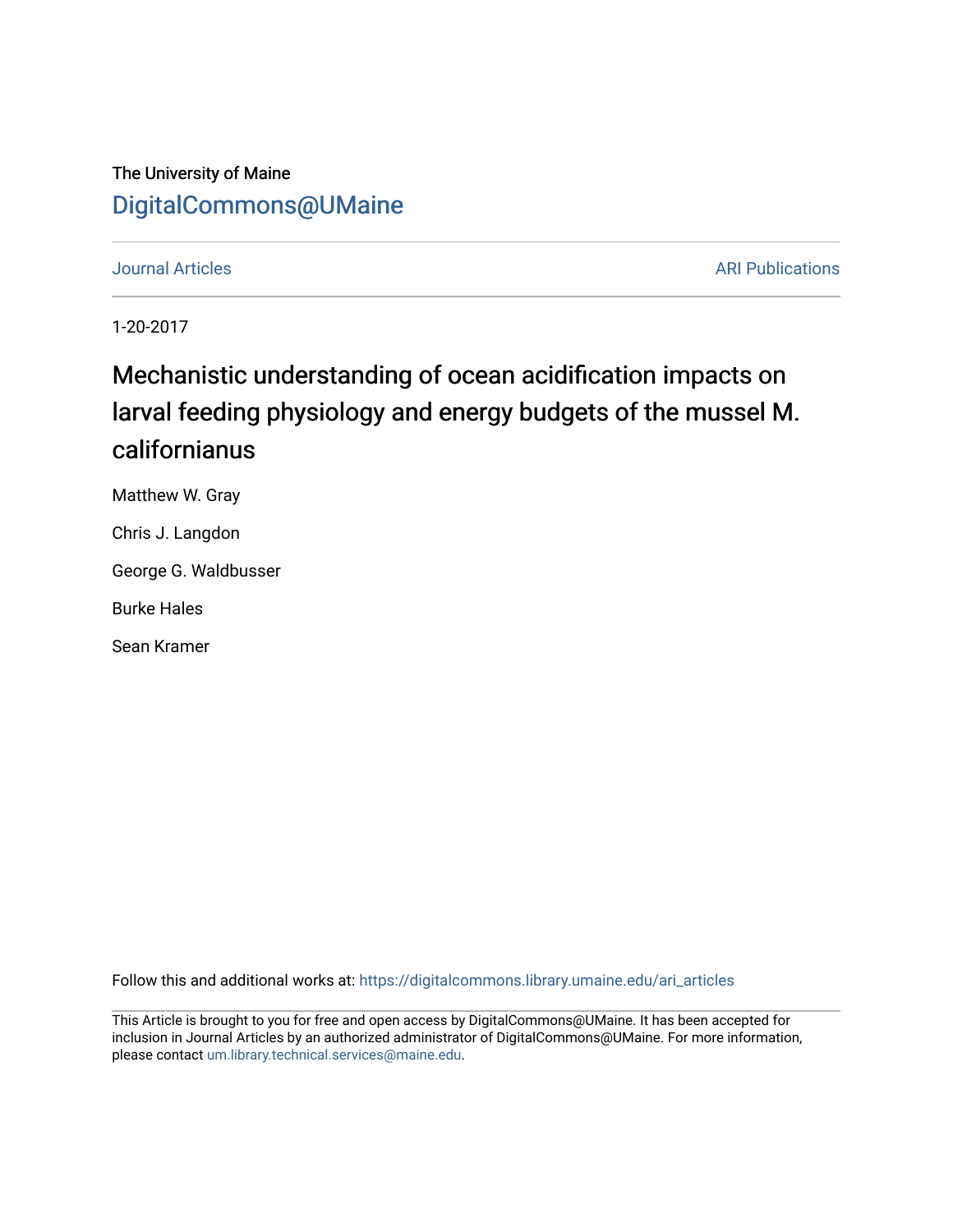See discussions, stats, and author profiles for this publication at: [https://www.researchgate.net/publication/309957655](https://www.researchgate.net/publication/309957655_Mechanistic_understanding_of_ocean_acidification_impacts_on_larval_feeding_physiology_and_energy_budgets_of_the_mussel_M_californianus?enrichId=rgreq-5d1a93be90f814b367229dcb1e3cf47e-XXX&enrichSource=Y292ZXJQYWdlOzMwOTk1NzY1NTtBUzo0NTI2MjEzNzU5Mzg1NjBAMTQ4NDkyNDc1Mzk5Nw%3D%3D&el=1_x_2&_esc=publicationCoverPdf)

## [Mechanistic understanding of ocean acidification impacts on larval feeding](https://www.researchgate.net/publication/309957655_Mechanistic_understanding_of_ocean_acidification_impacts_on_larval_feeding_physiology_and_energy_budgets_of_the_mussel_M_californianus?enrichId=rgreq-5d1a93be90f814b367229dcb1e3cf47e-XXX&enrichSource=Y292ZXJQYWdlOzMwOTk1NzY1NTtBUzo0NTI2MjEzNzU5Mzg1NjBAMTQ4NDkyNDc1Mzk5Nw%3D%3D&el=1_x_3&_esc=publicationCoverPdf) physiology and energy budgets of the mussel M. californianus

**Article** in Marine Ecology Progress Series · January 2017 DOI: 10.3354/meps11977

| CITATIONS<br>3 |                                                                                                                                  | <b>READS</b><br>179 |                                                                                                                  |
|----------------|----------------------------------------------------------------------------------------------------------------------------------|---------------------|------------------------------------------------------------------------------------------------------------------|
|                | 5 authors, including:                                                                                                            |                     |                                                                                                                  |
|                | Matthew W Gray<br>University of Maryland Center for Environmental Science<br>38 PUBLICATIONS 222 CITATIONS<br><b>SEE PROFILE</b> |                     | <b>Chris Langdon</b><br><b>Oregon State University</b><br>164 PUBLICATIONS 3,951 CITATIONS<br><b>SEE PROFILE</b> |
|                | <b>Burke Hales</b><br><b>Oregon State University</b><br>131 PUBLICATIONS 5,191 CITATIONS<br>SEE PROFILE                          |                     |                                                                                                                  |

**Some of the authors of this publication are also working on these related projects:**

Coastal Oregon Marine Experiment Station, Hatfield Marine Science Center [View project](https://www.researchgate.net/project/Coastal-Oregon-Marine-Experiment-Station-Hatfield-Marine-Science-Center?enrichId=rgreq-5d1a93be90f814b367229dcb1e3cf47e-XXX&enrichSource=Y292ZXJQYWdlOzMwOTk1NzY1NTtBUzo0NTI2MjEzNzU5Mzg1NjBAMTQ4NDkyNDc1Mzk5Nw%3D%3D&el=1_x_9&_esc=publicationCoverPdf)

Development of microparticulate enrichment methods for the enhanced delivery of micronutrient mixtures to marine fish larvae [View project](https://www.researchgate.net/project/Development-of-microparticulate-enrichment-methods-for-the-enhanced-delivery-of-micronutrient-mixtures-to-marine-fish-larvae?enrichId=rgreq-5d1a93be90f814b367229dcb1e3cf47e-XXX&enrichSource=Y292ZXJQYWdlOzMwOTk1NzY1NTtBUzo0NTI2MjEzNzU5Mzg1NjBAMTQ4NDkyNDc1Mzk5Nw%3D%3D&el=1_x_9&_esc=publicationCoverPdf)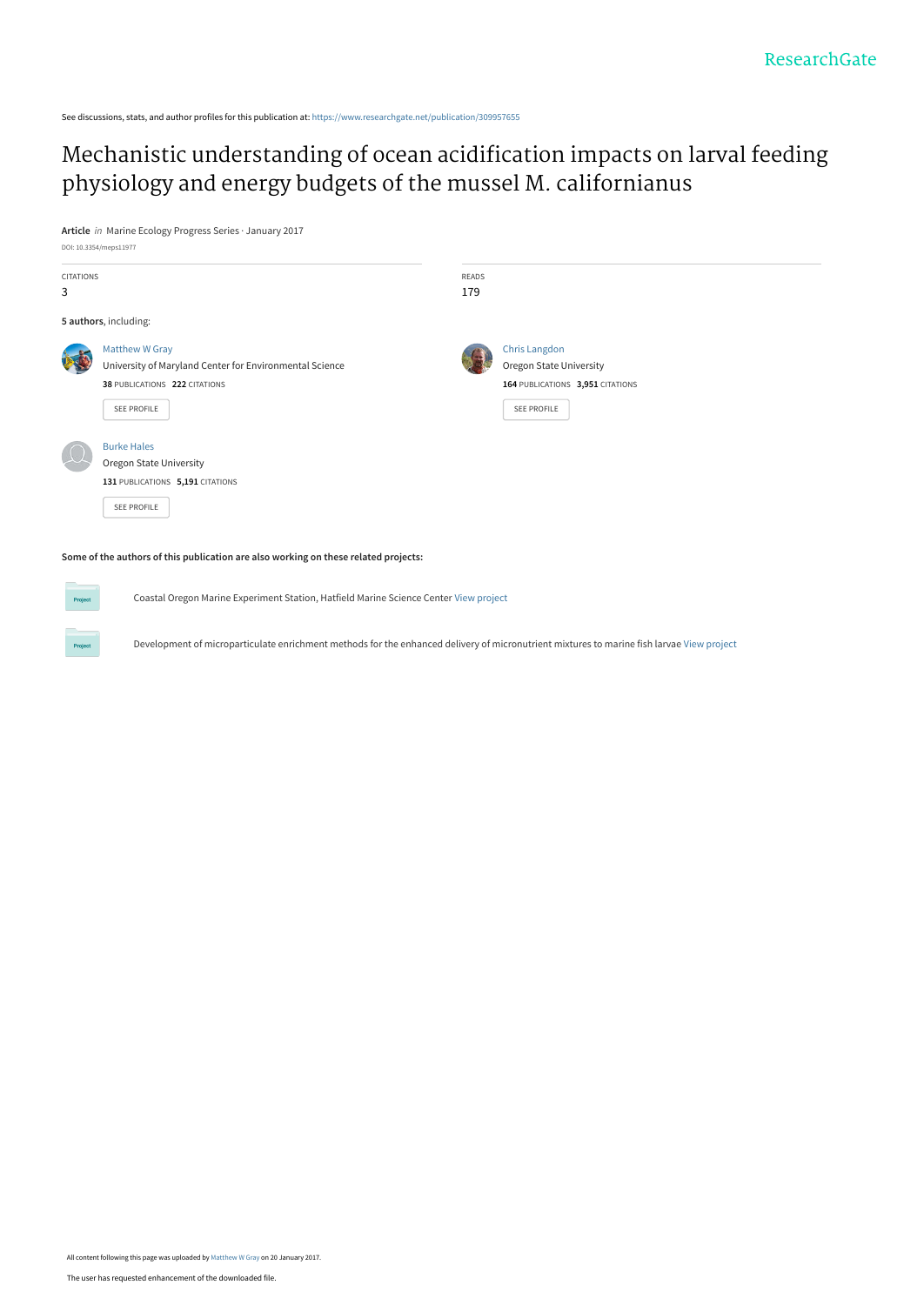## **Mechanistic understanding of ocean acidification impacts on larval feeding physiology and energy budgets of the mussel** *Mytilus californianus*

Matthew W. Gray<sup>1,\*</sup>, Chris J. Langdon<sup>1</sup>, George G. Waldbusser<sup>2</sup>, Burke Hales<sup>2</sup>, **Sean Kramer3**

**1 Coastal Oregon Marine Experimental Station and Department of Fisheries and Wildlife, Hatfield Marine Science Center, Oregon State University, Newport, OR 97365, USA**

**2 College of Earth, Ocean, and Atmospheric Sciences, Oregon State University, Corvallis, OR 97331, USA 3 Department of Mathematics, College of Science & Mathematics, Norwich University, Northfield, VT 05663, USA**

ABSTRACT: Ocean acidification (OA) — a process describing the ocean's increase in dissolved carbon dioxide  $(pCO_2)$  and a reduction in pH and aragonite saturation state  $(\Omega_{ar})$  due to higher concentrations of atmospheric  $CO<sub>2</sub>$ — is considered a threat to bivalve mollusks and other marine calcifiers. While many studies have focused on the effects of OA on shell formation and growth, we present findings on the separate effects of  $pCO<sub>2</sub>$ ,  $\Omega<sub>ar</sub>$  and pH on larval feeding physiology (initiation of feeding, gut fullness, and ingestion rates) of the California mussel *Mytilus californianus*. We found that elevated  $pCO<sub>2</sub>$  delays initiation of feeding, while gut fullness and ingestion rates were best predicted by  $\Omega_{\text{ari}}$  however, pH was not found to have a significant effect on these feeding processes under the range of OA conditions tested. We also modeled how OA impacts on initial shell development and how feeding physiology might subsequently affect larval energy budget components (e.g. scope for growth) and developmental rate to 260 μm shell length, a size at which larvae typically become pediveligers. Our model predicted that  $\Omega_{ar}$  impacts on larval shell size and ingestion rates over the initial 48 h period of development would result in a developmental delay to the pediveliger stage of >4 d, compared with larvae initially developing in supersaturated conditions  $(\Omega_{ar} > 1)$ . Collectively, these results suggest that predicted increases in  $pCO_2$  and reduced  $\Omega_{ar}$  values may negatively impact feeding activity and energy balances of bivalve larvae, reducing their overall fitness and recruitment success.

KEY WORDS: Ocean acidification · Feeding · Scope for growth · Larva · Physiology · *Mytilus californianus*

*Resale or republication not permitted without written consent of the publisher*

## **INTRODUCTION**

Oceanic uptake of anthropogenic carbon dioxide is altering the ocean's carbonate chemistry, acidifying the chemical environment and shifting the system towards more thermodynamically corrosive conditions for calcium carbonate — a process known as ocean acidification (OA; Doney et al. 2009). Developing prodissoconch bivalve larvae are especially sensitive to OA, and Waldbusser et al. (2015a,b) showed that initial shell development and growth are negatively affected as the aragonite saturation state  $(\Omega_{ar})$  approaches or falls below 1. OA effects on larval growth and development are due to the inability of early larvae to isolate shell-forming extra-pallial fluid from acidified seawater (Waldbusser et al. 2013), the high kinetic constraints on rapid calcification rates of initial shell formation (Waldbusser et al. 2013, 2015a,b), and allocation of limited, egg-derived, energy reserves for maintenance of cellular homeostasis (Stumpp et al. 2011, Timmins-Schiffman et al. 2013, Pan et al. 2015). In light of the increased energetic demands that OA imposes on developing larvae, investigations on energy acquisition and budgets are needed to better un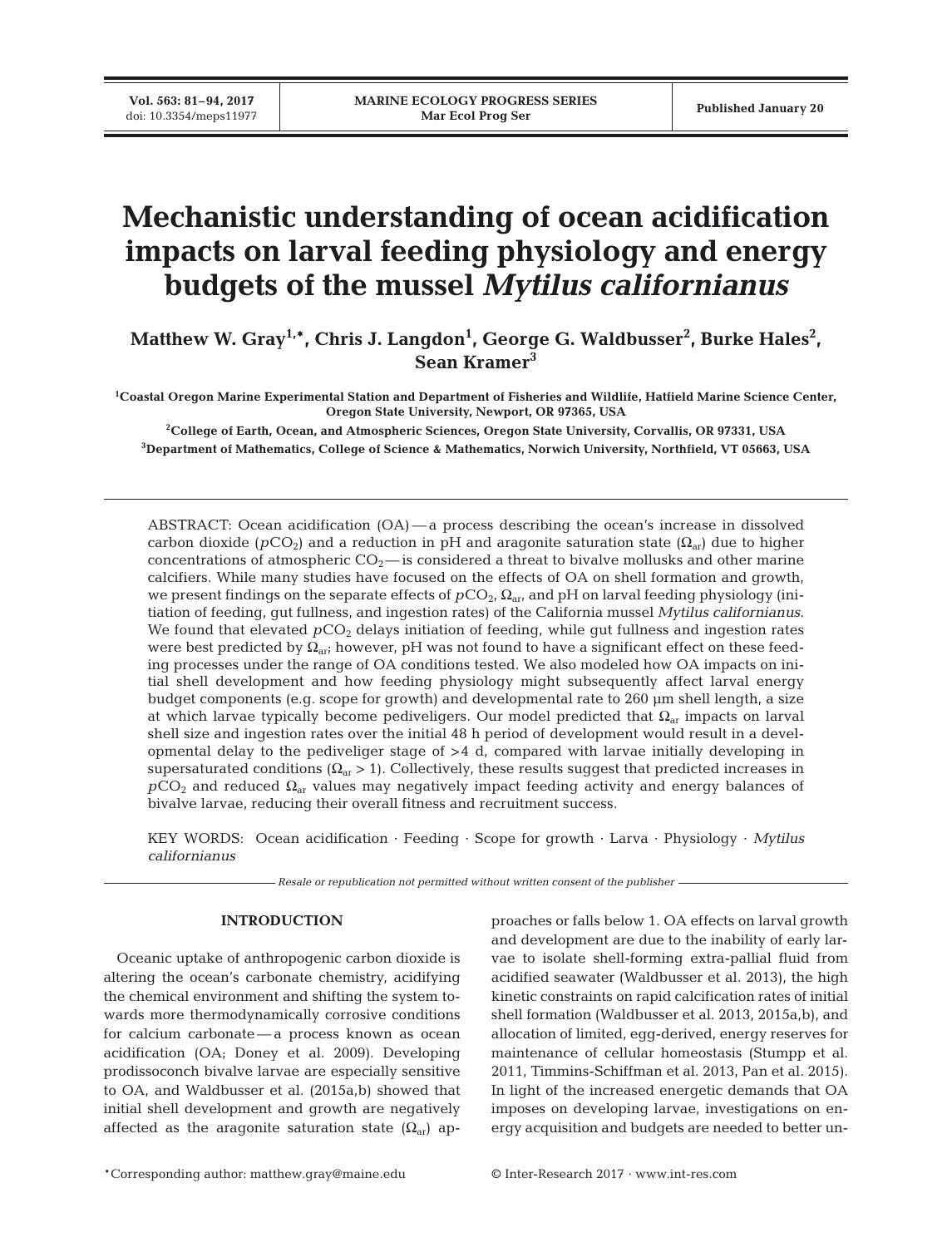derstand how these commercially and ecologically important species respond to OA conditions.

Recently, studies have shown that larval invertebrate feeding and digestive functions are disrupted under OA conditions (Stumpp et al. 2013, Vargas et al. 2013). Reductions in feeding rates and digestive efficiencies will limit energy availability for energetically intensive processes like calcification and would likely impair development to the next life-stage. For mussel larvae, developmental delays have dire ecological consequences, as they promote greater exposure to pelagic planktivores and increase the likelihood of advection from likely favorable parental habitats (Rumrill 1990).

In this study, we explored the effects of acute OA exposure on the feeding physiology of the California mussel *Mytilus californianus* Conrad, 1837 and modeled how these physiological impacts might affect growth to the pediveliger life stage. To provide a mechanistic understanding of the impacts of OA on the feeding physiology of larvae, we hatched and incubated *M. californianus* larvae in a set of seawater treatments designed to separate the effects of 2 individual components of the marine carbonate chemistry system: the partial pressure of dissolved  $CO<sub>2</sub>$   $(pCO<sub>2</sub>)$ and aragonite saturation state  $(\Omega_{ar})$ . The objectives of this study were (1) to determine the separate effects of  $pCO_2$ ,  $\Omega_{\text{ar}}$ , and pH on initiation of feeding, gut fullness, and ingestion rates of *M. californianus* larvae during the first 48 h of development; and (2) to model how the impacts of this acute OA exposure on larval feeding physiology may affect growth to the pediveliger life stage.

### **MATERIALS AND METHODS**

We examined several parameters of the feeding physiology of *Mytilus californianus* larvae in response to different seawater carbonate chemistry parameters. Our study was based on measurements of larvae from the same spawn as those used in developmental and respiration experiments reported by Waldbusser et al. (2015b). We utilized a unique chemistry framework to fully separate the effects of  $pCO_2$  and  $\Omega_{ar}$  on developing larvae. This was accomplished by chemically manipulating the ratio and total quantities of total dissolved inorganic carbon and alkalinity, allowing  $pCO_2$  and  $\Omega_{ar}$  to vary independently of one another in a fully factorial design (Table 1). Responses to pH were partially correlated with  $pCO_2$  and  $\Omega_{\text{arr}}$  as true independence of this factor only occurred within a subset of the experimental treatment matrix.

#### **Chemical manipulations**

Chemical manipulations of seawater to create experimental OA conditions were similar to those of Waldbusser et al. (2015b). Briefly, seawater was pumped at high tide from Yaquina Bay, Oregon, to the Hatfield Marine Science Center (HMSC) and filtered to 1 μm. Trace metal grade HCl (34 to 37%) was added to the collected seawater at near alkalinity equivalence, and the acidified seawater bubbled with ambient air to purge it of dissolved inorganic carbon (DIC). Water was then transferred to 20 l carboys, pasteurized, and stored at 2 to 5°C. Customized, gasimpermeable bags (EVOH-lined; Sholle Packaging) were filled with this treated seawater and immediately refrigerated at 2 to 5°C until experimental use (approx. 1 wk). To create OA seawater treatments, mineral acids and bases were added to the decarbonated seawater in the bags to achieve desired  $pCO<sub>2</sub>$  and  $\Omega<sub>ar</sub>$  values. At the beginning of the experiment, seawater from each treatment was transferred to 3 replicate 500 ml biological oxygen demand (BOD) bottles and warmed to 18°C. Antibiotics were added (10 ppm ampicillin and 2 ppm chloramphenicol) to the bottles to reduce bacterial activity.

Two control treatments were used in these experiments. Control 1 contained seawater that was collected at the same time as the water used for decarbonation, which was then 1 μm-filtered and immediately stored at 2 to 5°C to control for the effects of our chemical manipulations. Control 2 contained filtered seawater collected a day prior to the commencement of the experiment, which was 1 μm-filtered and aerated with  $CO<sub>2</sub>$ -stripped (soda lime) air for 24 h as a control for larval development in newly collected seawater. Larvae from Control 1 were reared in volatile organic analysis (VOA; VWR) vials for initiation of feeding experiments while larvae from Control 2 were reared in open 10 l polyethylene aquaria and used as controls in particle processing experiments.

#### **Larval rearing**

Broodstock of *M. californianus* were collected from intertidal rocks of Seal Rock (44.7472° N, 124.0615° W) on the central Oregon Coast, a region which is seasonally exposed to upwelling of naturally 'acidified' water (Feely et al. 2008, Barton et al. 2012). Adult *M. californianus* broodstock were held under ambient conditions (10 to 14°C) at HMSC, fed continuously on an algal diet *(Chaetoceros* sp. and *Isochrysis galbana)*, and spawned within 1 wk of collection.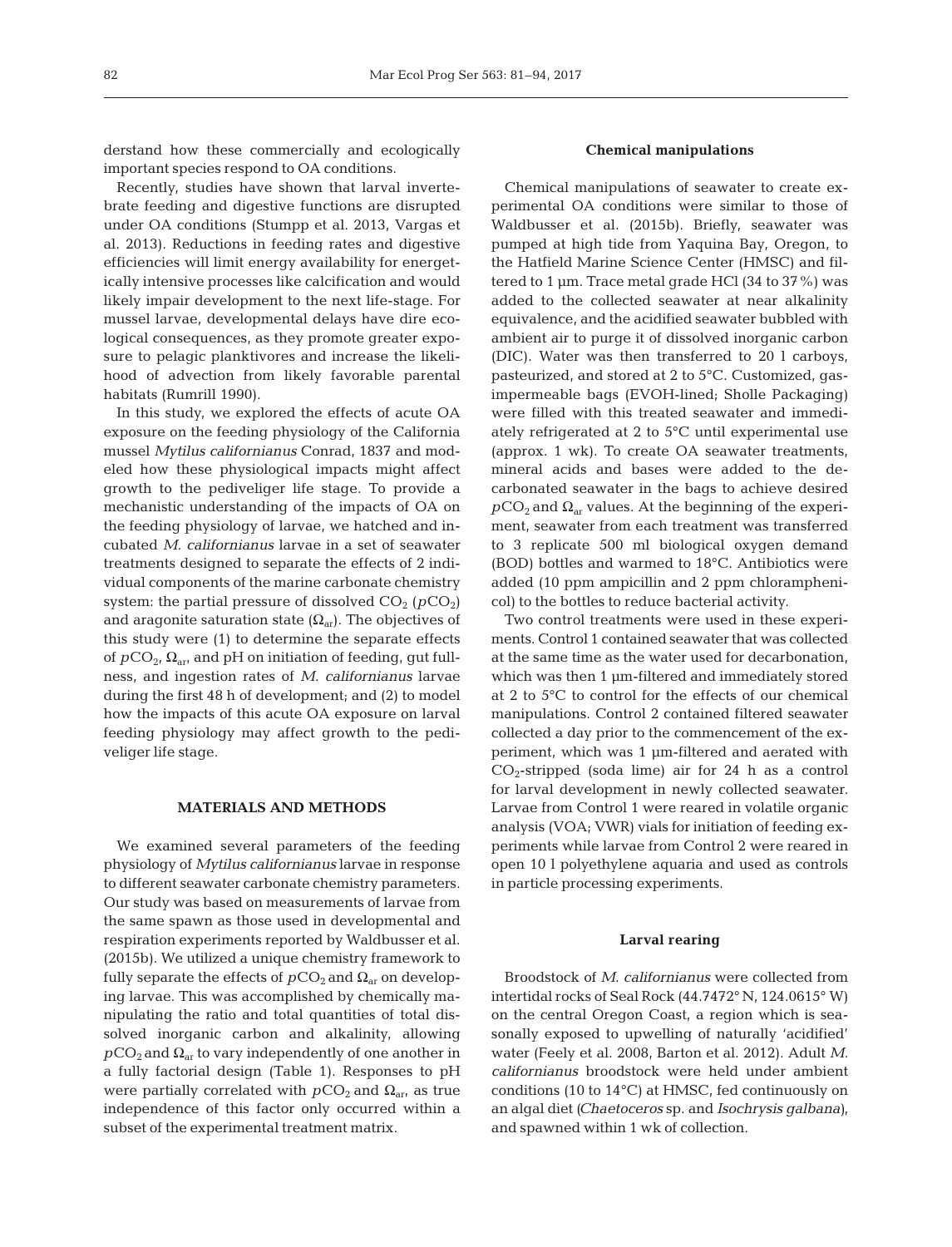Table 1. Carbonate chemistry of experimental treatments. Aragonite saturation state  $(\Omega_{\rm at})$  is reported over partial pressure of dissolved carbon dioxide (*p*CO<sub>2</sub>) in μatm. Treatment pH (in parentheses) is expressed in the total scale. The control treatment consisting of freshly collected seawater that was bubbled with CO<sub>2</sub>-reduced air for 24 h (Control 2), had values of  $\Omega_{ar} = 3.25$ ,  $pCO<sub>2</sub> = 272$ , and pH = 8.19. Experimental temperature and salinity were 18°C and 31, respectively. For dissociation constants used for computing the complete carbonate chemistry, we used Millero (2010) for the carbonic acid dissociation with water temperature and salinity dependencies, Dickson (1990) for constants for the dissociation of boric acid, and Millero (1995) for water dissociate constants

|                  |         | $\Omega_{\rm ar}$       |                     |                       |                     |  |  |  |
|------------------|---------|-------------------------|---------------------|-----------------------|---------------------|--|--|--|
|                  |         | Low                     | MedLow              | MedHigh               | High                |  |  |  |
| pCO <sub>2</sub> | Low     | 0.50 / 219.0 (7.84)     | 1.09 / 197.4 (8.03) | 1.87 / 241.5 (8.11)   | 4.58 / 191.1 (8.35) |  |  |  |
|                  | MedLow  | $0.31 / 715.7 (7.48)^a$ | 1.03 / 437.4 (7.84) | 2.36 / 396.3 (8.04)   | 4.82 / 385.4 (8.21) |  |  |  |
|                  | MedHigh | 0.51 / 873.8 (7.54)     | 1.17/773.7(7.75)    | $2.33 / 803.5$ (7.88) | 4.69 / 767.6 (8.05) |  |  |  |
|                  | High    | 0.65 / 2228 (7.39)      | 1.31 / 2175 (7.55)  | 2.18 / 2457 (7.64)    | 5.21 / 2063 (7.86)  |  |  |  |
|                  |         |                         |                     |                       |                     |  |  |  |

<sup>a</sup>There was a preservation problem in this treatment which caused  $pCO<sub>2</sub>$  to be greatly elevated relative to the initial treatment

Broodstock were stimulated to spawn by placing them in 10°C water-baths and rapidly increasing water temperature to 25°C. Although we attempted to spawn many individuals (>20), only 2 females and 2 males released their gametes during the spawning effort. Equal amounts of eggs were held separately in beakers and fertilized with sperm from different males to facilitate equal genetic contribution. After polar bodies were observed, embryos were rinsed of excess sperm, combined, and resuspended before being stocked in culture vessels in triplicate for each seawater treatment. For initiation of feeding experiments, larvae were cultured in 25 ml air-tight VOA vials to prevent any gas exchange and loss of treatment conditions. For all other feeding experiments, larvae were stocked in 500 ml BOD bottles, capped, and placed on their sides for 48 h at a culture temperature of 18°C (Bayne et al. 1976). We found seawater carbonate chemistry parameters to be well preserved during static egg incubations under these conditions, with  $pCO_2$  increasing by ~10 to 30% after 48 h of incubation (Waldbusser et al. 2015a). Although we were unable to sample carbonate chemistry of VOA vials due to their small volumes, we assumed a similar small change in seawater carbonate chemistries because the eggs were incubated under similar conditions as those of BOD bottles. After 48 h of incubation, 3 subsamples were taken from each BOD bottle and preserved in 20 ml sample vials with addition of 10% buffered formalin (pH 8.1 to 8.2) for later determination of larval development and size, as reported by Waldbusser et al. (2015b). The remaining larvae were used for both respiration measurements (reported by Waldbusser et al. 2015b) and particle processing studies, presented here.

### **Feeding experiments**

In all feeding experiments, we used polystyrene beads as surrogates for algal cells. The bead size chosen for these experiments was based on the findings of Baldwin & Newell (1995), who determined that early oyster *Crassostrea virginica* larvae preferentially ingested particles ranging from 1 to 3 μm in size. Fluorescent beads have been used as analogs for microalgae in feeding studies for a wide range of aquatic invertebrate taxa, including bivalve larvae (Solow & Gallager 1990, Thompson et al. 1994, Gray et al. 2015), ciliates (Pace & Bailiff 1987), freshwater and marine copepods (DeMott 1988), echinoderm larvae (Hart 1991), mosquito larvae (Dadd 1971), and rotifers (Armengol et al. 2001). Larval bivalve feeding rates obtained using beads have been found to be within the range observed in studies that rely solely on algae as food items (Widdows et al. 1989, Thompson et al. 1994, Gray et al. 2015). Fluorescent beads also possess useful qualities absent in natural algal diets because they are (1) inert and will not react chemically with experimental conditions, (2) uniform in shape, size, and surface characteristics, (3) easily visible and can be enumerated in the translucent larvae under an epifluorescent microscope, (4) can be stored without long-term loss of fluorescence, and (5) have the same specific gravity as algal cells (Milke & Ward 2003). We acknowledge, however, that beads lack the surface characteristics and nutritional content of algal cells, which may affect some feeding processes of bivalve larvae (Thompson et al. 1994, Espinosa et al. 2009).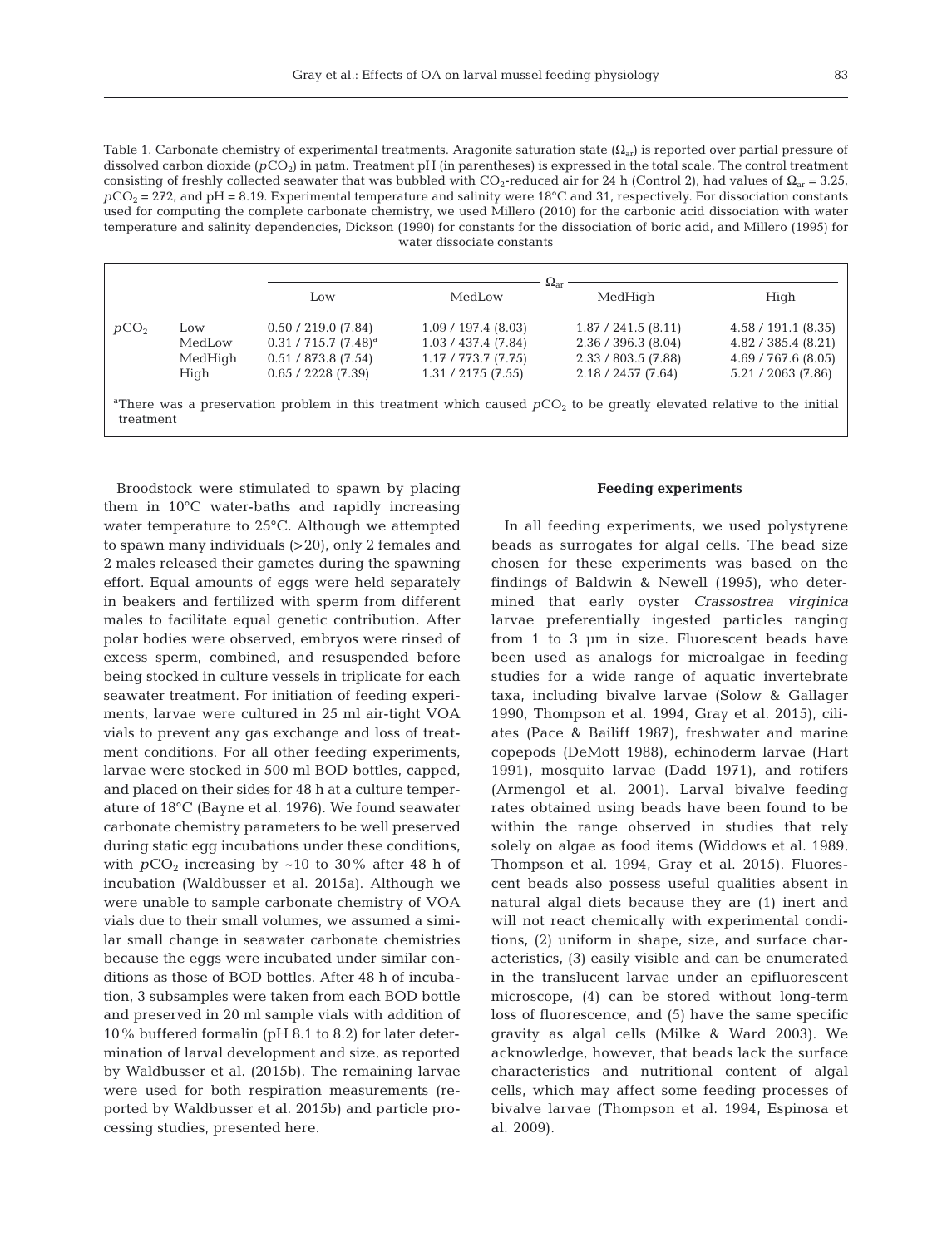### **Initiation of feeding**

Impacts of water treatments on development of larval particle feeding mechanisms were determined by measuring the proportion of mussel larvae from each treatment that ingested fluorescent beads at 44 h post-fertilization (initiation of feeding, IF). Preliminary experiments demonstrated that at 44 h after fertilization, >50% of *M. californianus* larvae began feeding when reared at ambient  $pCO_2$  (~380 ppm) and 18°C.

Waldbusser et al. (2015b) reported that initiation of feeding of *M. californianus* larvae was delayed by high  $pCO<sub>2</sub>$  (Fig. 1a). Here, we expand upon these findings and determine the length of the delay of the onset of feeding and how this delay affected the modeled growth of larvae to 260 μm in shell length,



Fig. 1. (a) Proportion of *Mytilus californianus* larvae feeding at 44 h postfertilization (initiation of feeding), (b) larval gut fullness at 48 h, and (c) larval ingestion rates at 48 h over treatment carbonate chemistries.  $pCO<sub>2</sub>$  is in  $\mu$ atm, and pH is expressed in the total scale. Significant relationships between physiological parameters and carbonate chemistry parameters are shown by linear and non-linear functions (lines). Larval ingestion rate and gut fullness from control treatments (Control 2 shown by asterisks in b and c) were identified as outliers and were not included in analyses. Larvae from control treatments in initiation of feeding studies (Control 1 shown by asterisks in a) were included in analyses. Error bars: ±1 SD

the size at which larvae typically develop into pediveligers. We quantified the delay by first determining the relationship between the proportion of larvae feeding under optimal conditions and time since fertilization. This relationship was best described by the following 3 parameter logistic equations  $(F_{1,11} =$ 675.72,  $p < 0.0001$ ,  $R^2 = 0.99$ :

%Feeding = 
$$
\frac{94.1}{\{1 + \exp[-0.74 \times (h - 45.1)]\}}
$$
 (1)

where *h* is the hour post-fertilization. The logistic equation was then rearranged and linearized, enabling us to estimate the functional age of larvae feeding in each OA treatment, by comparison with the proportion of larvae feeding under normal conditions.

#### **Particle processing**

To assess the effects of OA on particle processing, 48 h old larvae from each treatment were stocked in nine 25 ml VOA vials (10 larvae ml<sup>-1</sup>) containing the same water treatment in which they developed from fertilized eggs. After an acclimation period of 1 h, larvae were then exposed to 2 μm Fluoresbrite® Polychromatic (Polysciences) yellow (Y) beads (excitation maxima of 441 nm and emission maxima at 485 nm) at a concentration of 20 beads μl−1 and allowed to feed on these beads for 1 h. A second and equal dose of 2  $\mu$ m red (R) beads (excitation maxima of 491 nm and 512 nm and emission maxima at 554 nm) were added to the vials at a concentration of 20 beads  $μl<sup>-1</sup>$  following the hour-long exposure to Y beads. Triplicate vials were as signed to 1 of 3 exposure groups (10, 30, or 50 min) after R beads were ad ded to the vials. To terminate feeding activity at the prescribed exposure time and preserve larvae for later ana lysis, 40 μl (0.2% v/v) of 10% buffered formalin (pH: 8.1 to 8.2) were added to the vials. Later, larvae were crushed under a cover slip to flatten gut contents and allow better enumeration of all ingested beads in larvae under an epifluorescent microscope (objective 20×; Leica DM 1000). Larval sample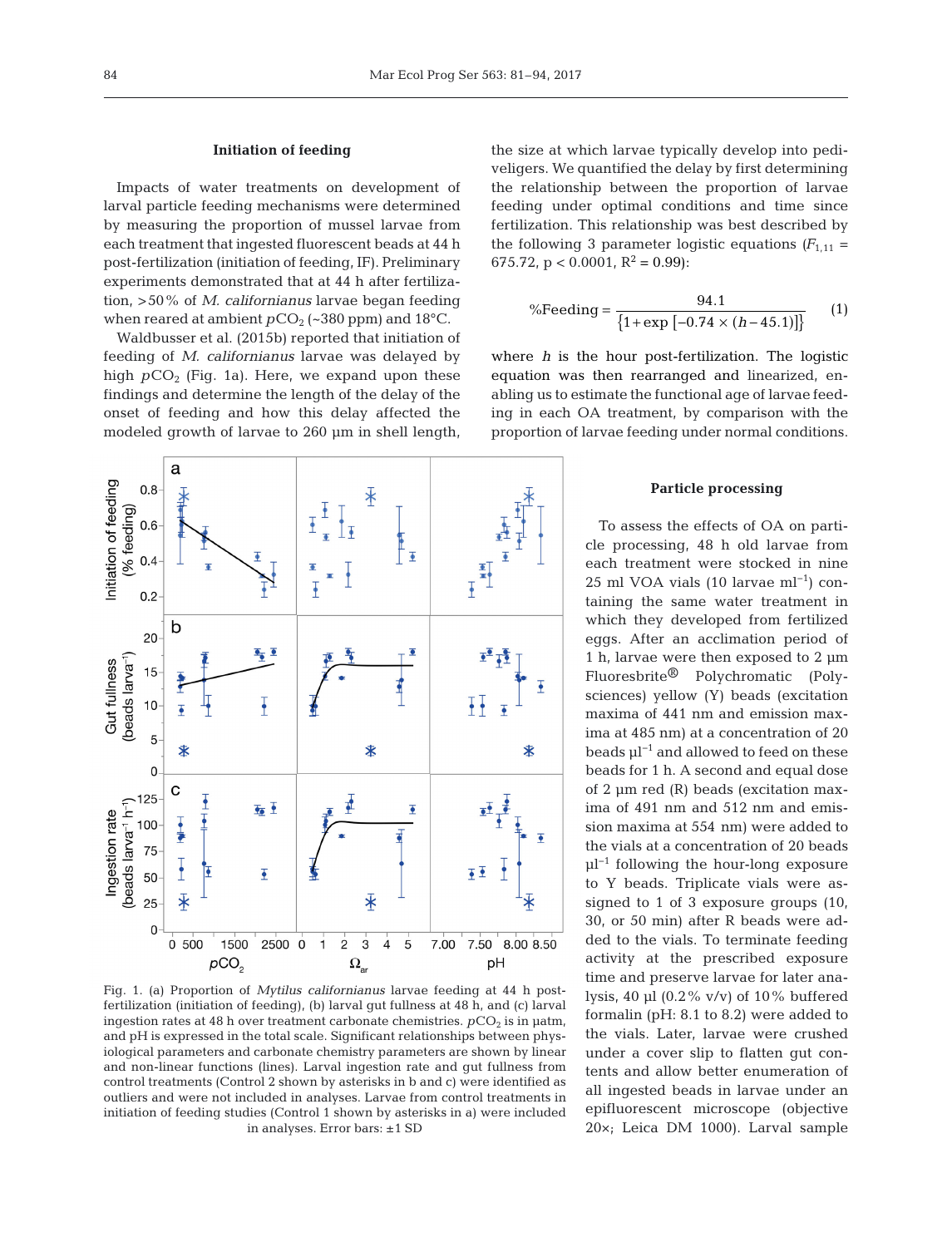sizes consisted of ≥20 larvae per replicate vial per treatment.

#### **Gut fullness and ingestion rates**

Gut fullness was defined as the mean total number of ingested beads  $(Y + R$  beads) per larva over 10, 30, and 50 min sampling periods.

Ingestion rates were estimated by determining the uptake of R beads after the first 10 min of exposure to this bead type. We then doubled the number of ingested beads, as larvae were found to consume R and Y beads at equal rates in preliminary experiments.

## **Standardizing particle processing for shell-length effects**

We examined the relationship between larval shell length (SL), gut fullness, and ingestion rate from a subset of treatments spanning the range of experimental  $Ω<sub>ar</sub>$  categories (≥10 larvae from 10 different VOA vials). Shell lengths, defined as the longest axis parallel to the shell hinge, were obtained by photographing larvae under a light microscope (50×) and measured using Image-Pro v.7.

After finding a significant relationship between larval shell size and feeding metrics (see 'Results'), we applied the following hyperbolic function from Waldbusser et al. (2015b), which strongly predicted the shell lengths of these larvae from the  $\Omega_{ar}$  (adj.  $R^2$  = 0.88) for the first 48 h of development, to estimate shell lengths of larvae for all treatments:

$$
SL = \frac{884.378 \times \Omega_{\text{ar}}}{1 + 7.691 \times \Omega_{\text{ar}}} \tag{2}
$$

Next, we divided gut fullness values and ingestion rates of each treatment by their shell length estimate using Eq. (2). We then reexamined the effects of carbonate chemistry parameters on these feeding metrics after accounting for shell length.

## **Modeled effects of initial 48 h OA exposure on subsequent larval energy budgets, growth, and development**

To estimate the effects of exposure to OA treatments during the first 48 h of larval development on subsequent energy budgets of *M. californianus* larvae, we first estimated energy contents of larvae in treatments at 44 h post-fertilization by applying the relationship between estimated total body energy content  $(E_{SL}; \mu J)$  and larval shell size reported for *Mytilus edulis* larvae by Sprung (1984a):

$$
E_{\rm SL} = 2.28 \times 10^{-7} \times \rm SL^{3.12} \tag{3}
$$

where SL is the shell length (μm). To our knowledge, this is the only known allometric relationship be tween energy content and shell length for any larval *Mytilus* species. Additionally, the relationship provided by Sprung (1984a) seemed appropriate to use here as *M. edulis* and *M. californianus* are similar with respect to egg size and, presumably, energy content (Strathmann 1987).

The total energy contents of larvae  $(E_T)$  at 48 h post-fertilization (i.e. after a 4 h period during which larvae could be feeding on algal cells) were then estimated to evaluate the energy budgets of larvae among OA treatments.  $E_T$  was estimated by accounting for  $E_{SL}$  and other potential energy gains and losses using the following equation:

$$
E_{\rm T} = E_{\rm SL} + \left(\frac{I \times \rm AE}{h} \times (4 - D)\right) - R \tag{4}
$$

where *I* is the ingestion rate ( $\mu$ J h<sup>-1</sup>), AE is the assimilation efficiency (%) that describes the conversion of ingested food to energy available to larvae, *R* is the energy loss due to respiration (μJ) over the 4 h period, and *D* is the energy gain or loss  $(\mu J)$  to  $E_T$  as a result of developmental advancement or delay in feeding activity. Physiological rate processes were converted to energy units under the following as sumptions: (1) growth or change in  $E_{SL}$  was negligible between initiation of feeding experiments (44 h) and when the sizes of larvae were measured at 48 h; (2) larval ingestion rates were constant over the period from 44 to 48 h and were equivalent to algal ingestion rates with an estimated algal cell energetic content of 0.61 μJ cell−1 *(Isochrysis galbana*; Sprung 1984a), which was also the food source underpinning the relationship between energy content and shell length (Eq. 3); (3) total time for potential gains from ingestion was  $4 h \pm any$  advancement or delay in the initiation of feeding among early larvae; (4) assimilation efficiencies of larvae were 0.38 (Sprung 1982); (5) respiration rates were similar among larvae in all treatments except for those of larvae in the lowest pH treatment (based on Waldbusser et al. 2015b); and (6) 1 nl  $O_2$  was equivalent to 20.1  $\mu$ J of respired energy (Crisp 1971).

To estimate the impacts of OA during the first 48 h of development on subsequent larval growth, we modeled the developmental time larvae took to reach a shell length of 260 μm, the approximate size of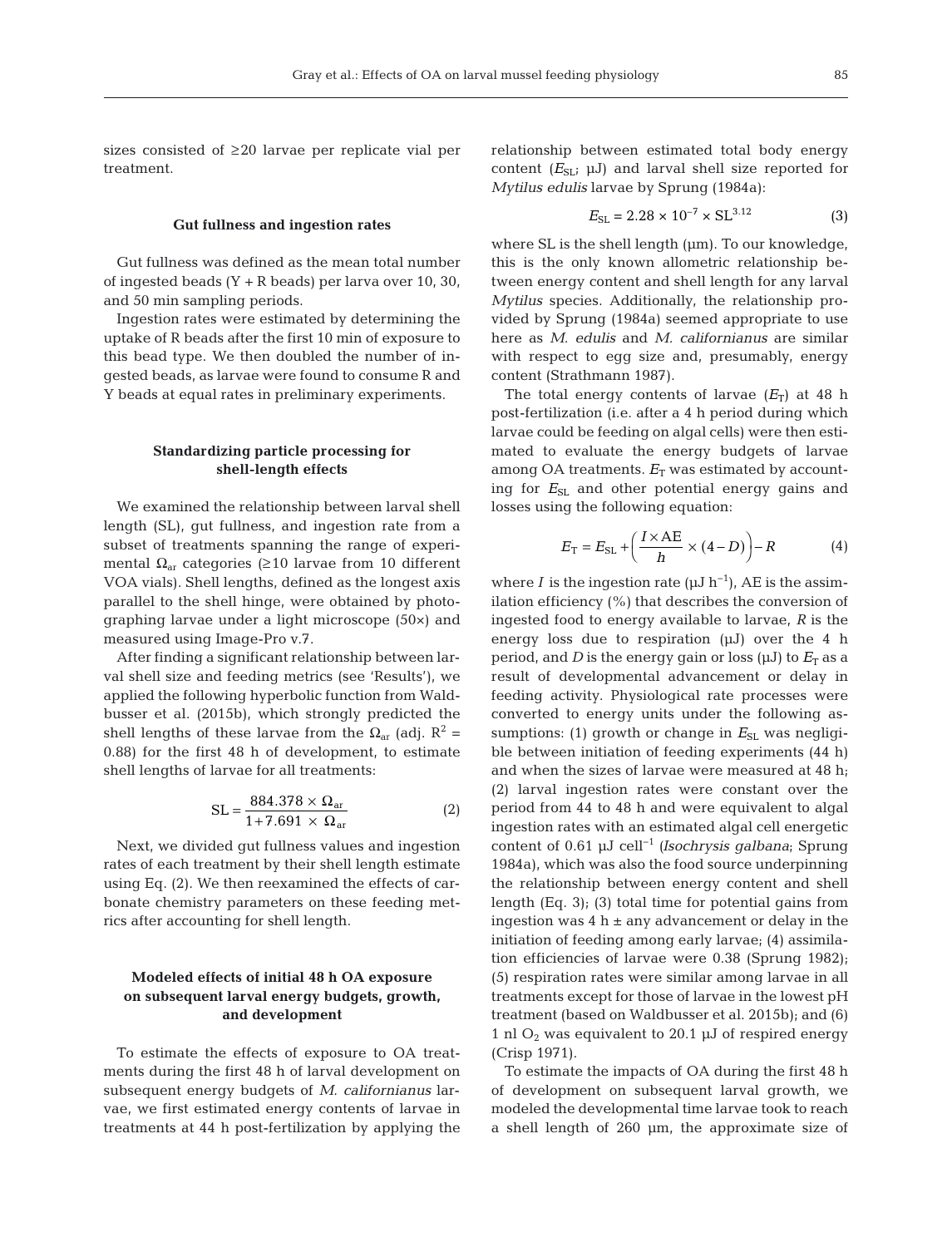pediveliger mussel larvae under normal conditions (Sprung 1984a) and a proxy for larval competency for settlement and metamorphosis; however, we note that larval competency is frequently correlated with but not necessarily dependent on larval size (Coon et al. 1990, Pechenik et al. 1996). To make these extra polations, we first estimated energy content gains of larvae in 24 h intervals (Δ*E)* using the following equation:

$$
\Delta E = E_{\rm SL} + (I \times \text{AE} \times \text{NGE}) \tag{5}
$$

where  $E_{SL}$  is the estimated energy content of the larvae based on their shell length at 48 h post-fertilization, *I* is the ingestion rate ( $\mu$ J h<sup>-1</sup>), AE is the assimilation efficiency (%), and NGE is the net growth efficiency  $(\%)$ .  $E_{SL}$  and *I* in this study were assumed constant between 48 and 72 h post-fertilization. After this initial 24 h period (i.e. 48 to 72 h post-fertilization), modeled gains in larval energy content were added to those of larvae of each treatment, and larval shell lengths were adjusted by rearranging Eq. (2). From 72 h post-fertilization onward, we modified larval ingestion rates and larval respiration rates in accordance with allometric equations for *M. edulis* as described by Sprung (1984b,c). This model explicitly tests how an acute initial 48 h OA exposure could significantly alter the subsequent duration and energy budgets of mussel larvae. Assimilation efficiencies were 0.38, 0.29, and 0.27 for larvae  $<$  200, between 200 and 250, and >250 μm, respectively (Bayne 1983). NGE were also adjusted for changes in larval size and estimated at 0.78, 0.67, and 0.65 for larvae  $<$  200, between 200 and 250, and  $>$  250 µm (Bayne 1983). The impacts of differences in initiation of feeding, initial feeding rates, and shell size after 48 h of development on subsequent larval growth to 260 μm were estimated by non-linear multiple regression analysis.

#### **Data analysis**

Our experimental seawater treatment design was a  $4 \times 4$  factorial with  $\Omega_{ar}$  and  $pCO_2$  as the primary factors, with 4 treatment levels of each and 3 replicates treatment−1. Replicates in our experiments represented operator but not biological replicates as they allowed determination of measurement error for the various response metrics but not variation due to biological factors resulting, for example, from genetic differences among mussel populations. Our initial data analysis for all measured responses was a 2-way ANOVA followed by regression analyses to examine linear and non-linear relationships among carbonate chemistry parameters, including possible pH effects within treatment levels of the primary factors. Models for linear and nonlinear regression were selected based upon Akaike's information criterion (Akaike 1973). Assumptions of normality and heteroscedasticity were checked by inspection of data and Shapiro-Wilk's test, and Levene's test, respectively. Initial data analysis found unequal variance across treatment groups and replicates in the proportion of mussel larvae feeding; therefore, treatment means were used to reduce heteroscedasticity. In particle processing experiments, larvae from all the control treatment replicates (Control 2 larvae: unaltered, filtered seawater reared in open 10 l polyethylene aquaria) fed on R beads at unusually low rates and were identified as outliers from residual plots and leverage tests when we examined their ingestion rate and gut fullness values. These larvae we likely either mishandled or improperly exposed to R beads during this portion of our study; although we left the points in the figures, data from these control treatments were removed prior to both gut fullness and ingestion rate analyses. Larvae across all 'MedLow'  $pCO<sub>2</sub>$  treatments also had unusually low ingestion rates. We attributed this to human error due to either bead stocking error or improper handling of vials after introducing beads; therefore, we removed data from these samples prior to regressing ingestion rate data against carbonate chemistry and gut fullness data. For their inclusion in other modeling efforts (scope for growth, SfG; growth, etc.), ingestion rates of larvae from MedLow  $pCO_2$  treatments were estimated from the  $\Omega_{ar}$  and applying Eq. (6). All statistical analyses were conducted using JMP v.12 (SAS Institute).

#### **RESULTS**

#### **Chemistry manipulations**

Although there was some variability in carbonate chemistry parameters within treatment levels, the variability was generally far less than the differences among treatments. Two treatments deviated from targets: Low  $\Omega_{ar}$ / MedLow  $pCO_{2}$ , and MedHigh  $\Omega_{ar}$ / Low  $pCO<sub>2</sub>$ . In the former, a preservation issue appeared to have caused  $pCO<sub>2</sub>$  to be  $3\times$  higher than expected with a concomitant decrease in  $\Omega_{\text{ar}}$ . In the latter deviation, we suspected precipitation to be the cause of unexpected low alkalinity (82 µmol kg<sup>-1</sup>), resulting in the  $pCO<sub>2</sub>$  of this treatment to be greater (excess of 41  $\mu$ atm) than for other low  $pCO_2$  treatments.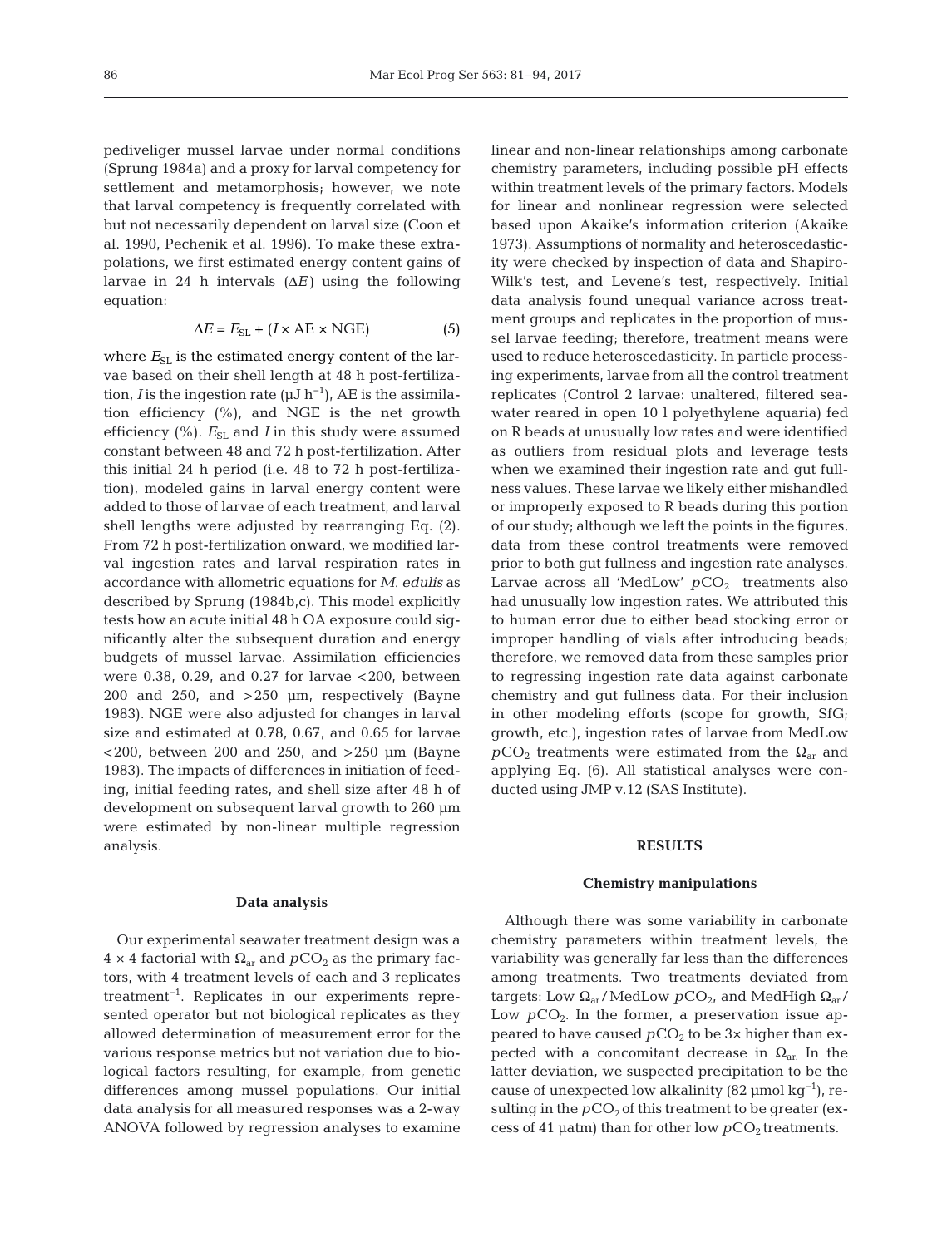## **Delay of initiation of feeding**

After rearranging and linearizing Eq. (1), we regressed larval age estimates against their respective  $pCO<sub>2</sub>$  values and found a significant predictive linear relationship  $(F_{1,14} = 34.55, p < 0.0001, R^2 = 0.70)$ . From this analysis, we estimated a 5 min functional delay in initiation of feeding for every 100 μatm increase in  $pCO<sub>2</sub>$  in treatment seawater, relative to the functional age of larvae reared under optimal conditions (Fig. 2, Table 2).

## **Particle processing**

#### Gut fullness

Gut fullness varied significantly among treatments due to  $\Omega_{\text{ar}}$  *(F*<sub>3,32</sub> = 17.51, p < 0.0001) and  $pCO_2$  *(F*<sub>3,32</sub> = 11.30, p < 0.0001) with a significant interaction term  $(F_{9,32} = 3.06, p = 0.0093;$  Fig. 1b, Table 2). A 3-parameter logistic equation similar to Eq. (1) best de scribed how gut fullness varied as a function of  $\Omega_{\text{ar}}$  $(F_{1,14} = 13.37, p = 0.0026, R^2 = 0.48)$ . Gut fullness was also found to weakly, yet significantly, respond positively to increasing  $pCO_2$  *(F*<sub>1,14</sub> = 4.73, p = 0.0472, R<sup>2</sup> = 0.25) (Fig. 1b). Gut fullness was not predicted by pH  $(F_{1,15} = 0.09, p = 0.7608).$ 



Fig. 2. Relative functional age of *Mytilus californianus* larvae for  $pCO<sub>2</sub>$  treatments were estimated based on the proportion of larvae feeding at 44 h in each treatment and are relative to larvae in preliminary studies in which 50% of larvae were observed to be feeding at 44 h post-fertilization under optimal conditions ( $\sim$ 380 ppm  $pCO_2$  and 18°C). The relationship between % feeding over time as larvae develop can be found in Table 2. Colored circles represent actual  $pCO<sub>2</sub>$  values in treatments (μatm) with their actual % feeding values superimposed on the age function. Asterisks: Control 1 treatments

|                                                                                                                                                                                                                                                                                                                                                                                                                                                                            | R <sup>2</sup>      | 0.73                                       | 0.75                                       | 0.49                                                     | 0.25                                                      | 0.75                                                        | 0.56                                                         | 0.40                                      | 0.81                                 |
|----------------------------------------------------------------------------------------------------------------------------------------------------------------------------------------------------------------------------------------------------------------------------------------------------------------------------------------------------------------------------------------------------------------------------------------------------------------------------|---------------------|--------------------------------------------|--------------------------------------------|----------------------------------------------------------|-----------------------------------------------------------|-------------------------------------------------------------|--------------------------------------------------------------|-------------------------------------------|--------------------------------------|
|                                                                                                                                                                                                                                                                                                                                                                                                                                                                            |                     |                                            |                                            |                                                          |                                                           |                                                             |                                                              |                                           |                                      |
|                                                                                                                                                                                                                                                                                                                                                                                                                                                                            | $\overline{a}$      | < 0.0001                                   | & 0.0001                                   | 0.0026                                                   | 0.0472                                                    | 0.0022                                                      | 0.0053                                                       | 0.0256                                    | < 0.0001                             |
|                                                                                                                                                                                                                                                                                                                                                                                                                                                                            | df $F$              | 43.73                                      | 42.42                                      | 13.37                                                    | 4.73                                                      | 8.52                                                        | 12.58                                                        | 6.76                                      | 43.89                                |
|                                                                                                                                                                                                                                                                                                                                                                                                                                                                            |                     | 1,14                                       | 1,14                                       | 1,14                                                     | 1,14                                                      |                                                             | 1,11                                                         | 1,11                                      | 1,11                                 |
| Table 2. Linear and non-linear effects of seawater carbonate chemistry on initiation of Mytilus californianus larval feeding (% larvae feeding at 44 h post-fertilization), rel-<br>and ingestion rate (IR, beads larva <sup>-1</sup> h <sup>-1</sup> ). Standard errors for parameter estimates are given in parentheses. 'Relative<br>functional age' of larvae is expressed as relative to the age of larvae when 50% were found to feed under normal conditions (44 h) | Parameter estimates | $a = 0.84$ (0.03), $b = -0.0001$ (0.00000) | $a = 46.33$ (0.16), $b = -0.0008$ (0.0001) | $a = 2.32$ (1.47), $b = 0.08$ (0.28), $c = 16.59$ (0.84) | $a = 13.42$ (0.99), $b = 0.002$ (8.1 × 10 <sup>-4</sup> ) | See Table S1 in the Supplement for intercept estimates 4,15 | $a = 102.03$ (5.62), $b = -278.79$ (333), $c = -3.43$ (2.34) | $a = -137.38$ (87.6), $b = 2.18$ (0.84)   | $a = 3.79$ (1.63), $b = 0.11$ (0.01) |
|                                                                                                                                                                                                                                                                                                                                                                                                                                                                            | Model               | % Feeding = $a + b$ pCO <sub>2</sub>       | Age = $a + b p CO2$                        | $GF = c / {1 + e^{[-a(\Omega_{ar} - b)]}}$               | $= a + b p CO_2$<br>5                                     | $= a + b p CO2$ by $\Omega_{ar}$<br>5                       | $\text{IR} = a + b e^{(c \times \Omega_{\text{ar}})}$        | $a + bSL$<br>$\mathbf{u}$<br>$\mathbb{E}$ | $= a + b \text{IR}$<br>5             |
|                                                                                                                                                                                                                                                                                                                                                                                                                                                                            | Effect              | $p \text{CO}_2$                            | $p \text{CO}_2$                            | $\Omega_{\text{air}}$                                    | $p \text{CO}_2$                                           | $\Omega_{\rm ar}\times p \,\rm{CO_2}$                       | $\Omega_{\text{air}}$                                        | Shell length                              | Ingestion rate                       |
| ative age (hours), gut fullness (GF; beads larva <sup>-1</sup> ),                                                                                                                                                                                                                                                                                                                                                                                                          | Metric              | Initiation of feeding                      | Relative functional age                    | Gut fullness                                             | Gut fullness                                              | Gut fullness                                                | Ingestion rate                                               | Ingestion rate                            | Gut fullness                         |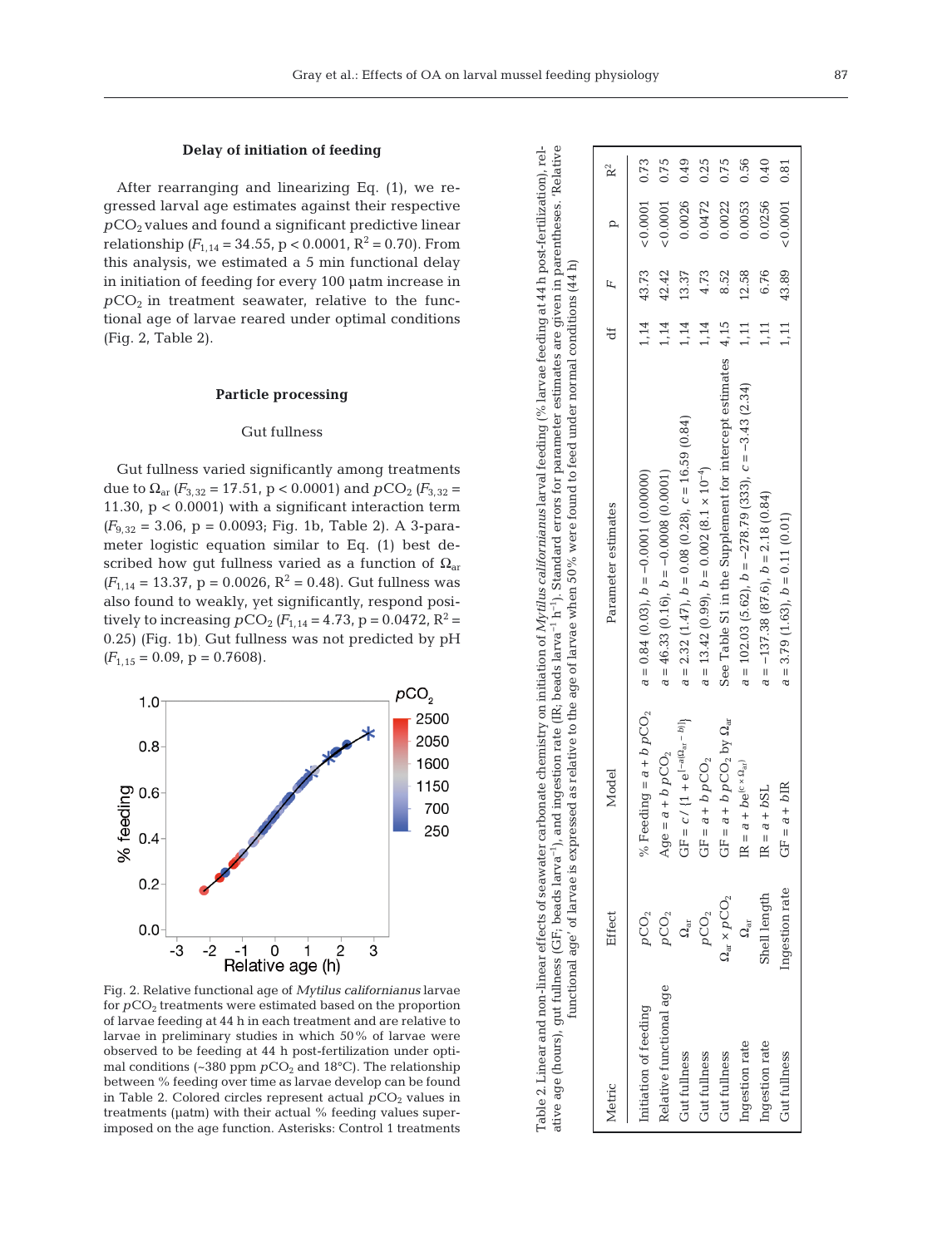To explore the interaction between  $\Omega_{\rm ar}$  and  $pCO_2$ on gut fullness, we constructed a multiple linear re gression with  $pCO_2$  among  $\Omega_{ar}$  treatment categories (see Fig. S1 in the Supplement a[t www. int-res. com/](http://www.int-res.com/articles/suppl/m563p081_supp.pdf) articles/suppl/m563p081\_supp.pdf). In a full multiple linear regression model (factors:  $\Omega_{\text{ar}}$ , *p*CO<sub>2</sub>, and  $\Omega_{\text{ar}}$  ×  $pCO<sub>2</sub>$ ), slope estimates of regressed  $\Omega<sub>ar</sub>$  categories were found to be similar  $(F_{7,15} = 4.92, pCO_2 \times \Omega_{ar} p =$ 0.538). Under a reduced multiple linear regression model (factors:  $Ω<sub>ar</sub>$  and  $pCO<sub>2</sub>$ ),  $pCO<sub>2</sub>$  was still a significant predictor of gut fullness  $(F_{3,15} = 13.31, p =$ 0.0038), and significant differences were observed between the intercepts of some  $\Omega_{\text{ar}}$  treatments  $(F_{3,15} =$ 7.57,  $\Omega_{\text{ar}}$  category p = 0.0051). Larvae from the low  $\Omega_{\rm ar}$  category had significantly lower gut fullness values as a function of  $pCO_2$  relative to all other  $\Omega_{ar}$  categories (Tukey's HSD,  $\alpha$  = 0.05).

#### Ingestion rates

Using a 2-way ANOVA, larval ingestion rates were not found to vary significantly with  $pCO_2$  ( $F_{2,24}$  = 2.28,  $p = 0.1239$ , but were significantly predicted by  $\Omega_{\text{ar}}$  *(F*<sub>3,24</sub> = 15.22, p < 0.0001; Fig. 1c). The interaction term between  $pCO_2$  and  $\Omega_{ar}$  was not found to be a significant predictor of ingestion rates  $(F_{6,24} = 2.08)$ ,  $p = 0.0925$ ). We regressed ingestion rates against  $\Omega_{\text{ar}}$  $(F_{1,11} = 12.58, p = 0.0053, R^2 = 0.56$ ; Fig. 1c) and this relationship was best described by the following 3 parameter exponential model:

$$
Ingestion = a + bExp(c \times \Omega_{\text{ar}})
$$
 (6)

where *a* is the asymptote, *b* is the scale, and *c* is the curve's growth rate (see Table 2 for parameter estimates). A significant and positive relationship was found between ingestion rates and gut fullness measured across the entire spectrum of  $Ω<sub>ar</sub>$  treatments  $(F_{1,11} = 43.89, p < 0.0001, R^2 = 0.81$ ; Fig. 3c).

## **Standardizing gut fullness and ingestion rate for differences in shell lengths**

The relationship between  $\Omega_{ar}$  and shell lengths examined among a subset of data was similar to that found by Waldbusser et al. (2015b) for all larvae across all treatments (Fig. 3a). Furthermore, we found ingestion rates were positively correlated with larval shell lengths  $(F_{1,11} = 6.76, p = 0.0265, R^2 = 0.40;$ Fig. 3b) among the subset of treatments examined. After standardizing physiological processes by shell lengths,  $\Omega_{ar}$  was found to no longer be a significant predictor of gut fullness  $(F_{1,15} = 4.02, p = 0.0644, R^2 =$ 0.019) but still explained 41% of the variation in larval ingestion rates  $(F_{1,11} = 7.0007, p = 0.0245)$ .

## **Modeled effects of initial 48 h OA exposure on subsequent larval energy budgets, growth, and development**

Larval energy content based on shell length  $(E_{SL})$ and total larval energy content  $(E_T)$  for 48 h old larvae were both strongly correlated with  $\Omega_{ar}$  (*E*<sub>SL</sub>: *F*<sub>1,16</sub> = 235.76, p < 0.0001,  $R^2 = 0.94$ ;  $E_T$ :  $F_{1,16} = 268.29$ , p < 0.0001,  $R^2 = 0.94$ ), while treatment  $pCO_2$  and pH were not significant predictors of  $E_{SL}$  or  $E_T$  (p > 0.05).  $E_{SL}$  ranged from 304 to 708  $\mu$ J larva<sup>-1</sup> (see Table S3 in the Supplement) and was a function of  $Ω<sub>ar</sub>$  (Fig. 4a, Table S2). After adding the potential gains from in-



Fig. 3. Relationships between experimental conditions and morphological and physiological metrics: (a) *Mytilus californianus* shell length versus aragonite saturation state (dots are from this study and are fitted to Eq. 2 derived from Waldbusser et al. 2015b), (b) ingestion rate versus shell length, and (c) gut fullness versus ingestion rate. For (a) and (b), dots represent single replicate means within treatments from the subset of data analyzed for the effect of shell size (see 'Materials and methods; Standardizing particle processing for shell-length effects'), while dots in (c) represent treatment means. Values for each 'Ωar Cat.' can be found in Table 1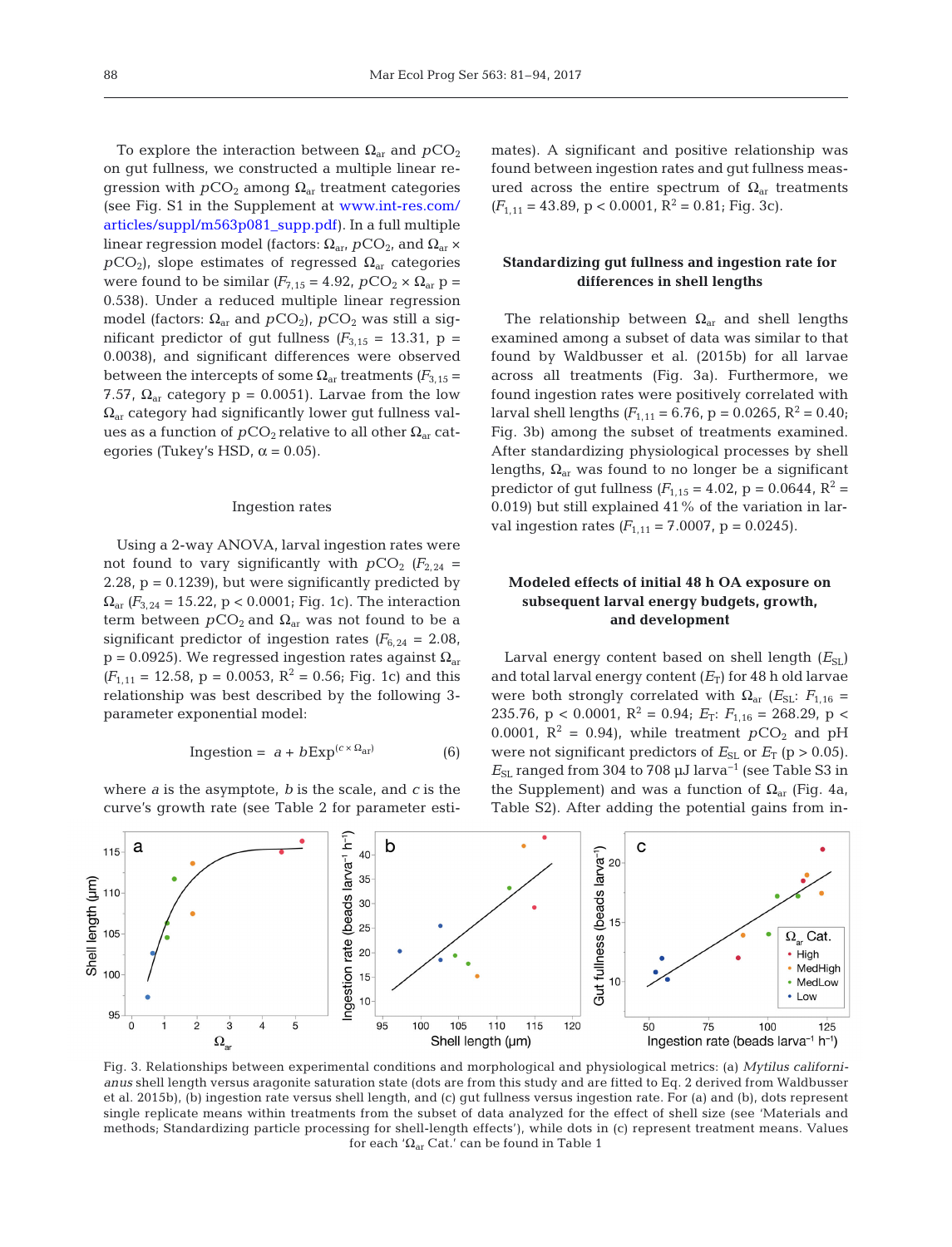gestion and subtracting expenditures of respiration and delay in the initiation of feeding,  $E_T$  at 48 h postfertilization ranged from 336 to 790  $\mu$ J larva<sup>-1</sup>. By subtracting  $E_T$  from  $E_{SL}$ , we arrived at an estimate of SfG, as this was the energy gained or lost during the 4 h period between 44 and 48 h (Fig. 4b). We estimated that SfG ranged from  $-6.72$  to 82.9 μJ larva<sup>-1</sup> (Table S3); the only larvae estimated to have negative SfG were those from treatment Low  $\Omega_{\text{ar}}$  / MedLow  $pCO<sub>2</sub>$ , which were previously measured by Waldbusser et al. (2015b) as having elevated respiration rates. On average, SfG was significantly lower (mean 27.19 μJ larva<sup>-1</sup>) for larvae incubated in undersaturated  $\Omega_{\text{ar}}$  conditions  $(t_{15} = 4.68, p < 0.0179)$ . Conversely, larvae in supersaturated  $\Omega_{ar}$  treatments had a much greater surplus of energy (mean: 80.71 μJ larva−1) that was available for growth (Table S3).

Non-linear regression analysis was used to model shell growth of *Mytilus californianus* larvae over time to the pediveliger stage by  $\Omega_{ar}$  category because  $\Omega_{ar}$ alone predicted larval shell length (see Eq. 2) and, consequently, larval energy content (Eq. 3). Esti-



mated development time to the pediveliger stage (260 μm) was 22.6, 18.5, 18.0, and 17.6 d for Low, MedLow, MedHigh, and High  $\Omega_{ar}$  categories, respectively (Fig. 5, Table 3). Larvae from undersaturated  $\Omega_{\rm ar}$  treatments were predicted to grow at a significantly slower rate than those in supersaturated conditions ( $\Omega_{\text{ar}} \geq 1$ ; analysis of means [ANOM],  $\alpha = 0.05$ ).

We modeled the potential effects of differences in larval size, initiation of feeding, and ingestion rates due to  $\Omega_{ar}$  treatments during the first 48 h of development on subsequent development time to the pediveliger stage. To separate the effects of initiation of feeding, we started by removing the energetic im pacts of delay of feeding so that larvae from all OA treatments were modeled to begin feeding at exactly 44 h of development. We then compared the time for larvae to grow to 260 μm under each  $\Omega_{\text{ar}}$  treatment and control. To estimate the impacts of OA on ingestion rates, shell size, and respiration on larval development time, we first applied the average values for each metric (15 beads larva<sup>-1</sup> h<sup>-1</sup>, 104 μm, 0.15 nl O<sub>2</sub> larva<sup>-1</sup> h<sup>-1</sup>, respectively) across treatments for the first 48 h of development. These average physiological rates were close to values found for larvae at  $\Omega_{ar}$  = 1. We then modeled development times for larvae to reach 260 μm and subtracted development times from full models containing all impacts. Therefore, we report on the hours gained or lost by larvae as a result of OA impacts relative to larvae held at  $\Omega_{\text{ar}} \approx 1$ . We used 95% confidence intervals for estimates of



Fig. 4. (a) Estimated *Mytilus californianus* larval energy content based on shell size ( $E_{SL}$ ; open circles), total energy content  $(E_T;$  closed circles) and (b) scope for growth (diamonds) of 48 h old (post-fertilization) *M. californianus* larvae plotted against aragonite saturation state ( $\Omega_{ar}$ ) (see Eq. 4). Data points: treatment means

Fig. 5. Modeled shell growth of *Mytilus californianus* larvae over time after exposure to various aragonite saturation state categories ( $\Omega_{ar}$  Cat.; see Table 1 for values) during the first 48 h of development. Intersections of the colored lines and the dashed horizontal line indicate the estimated ages of *Mytilus* larvae reaching the pediveliger stage (260 μm). Error bars: SD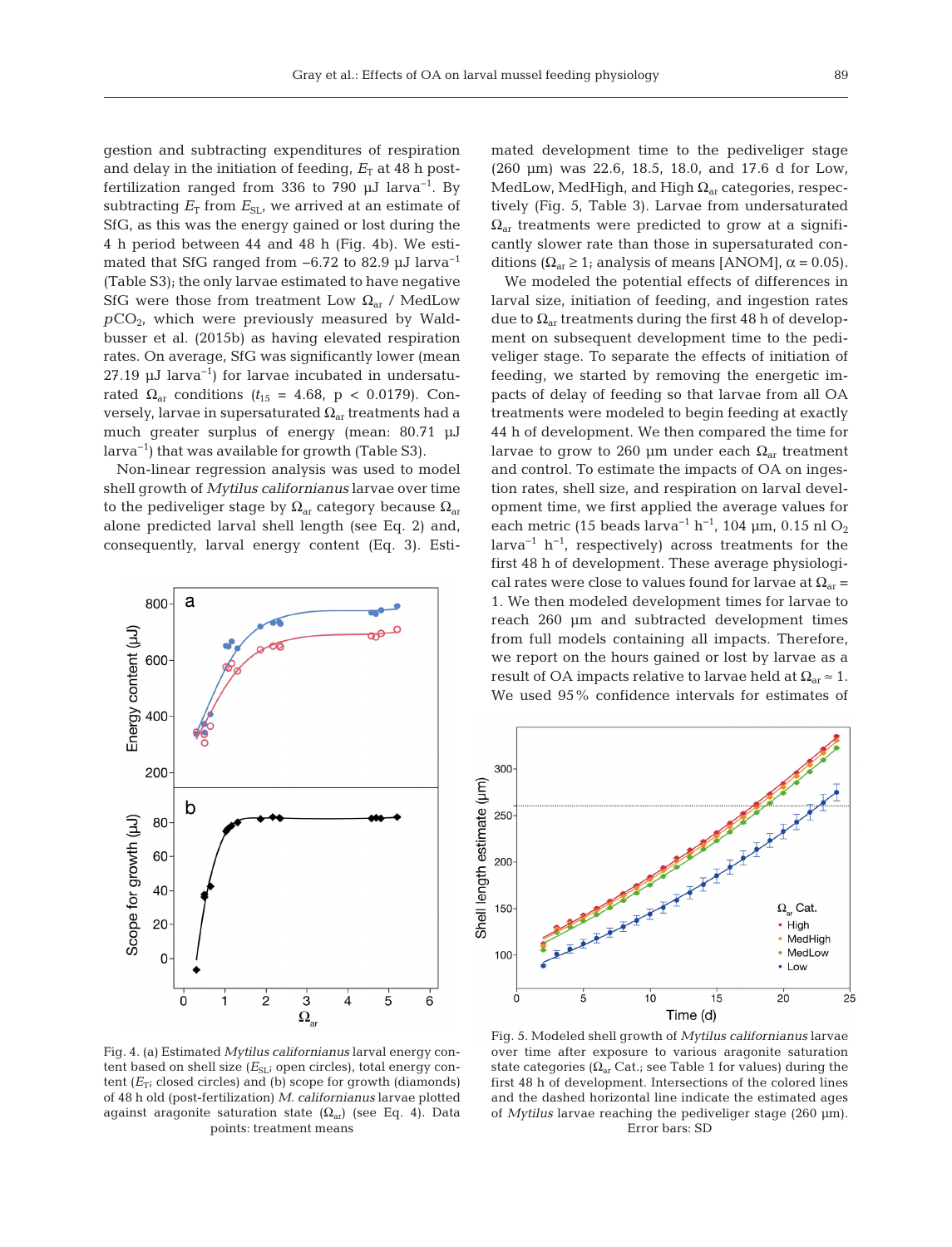Table 3. Modeled development times of *Mytilus californianus* larvae to reach the pediveliger stage (260 μm) across aragonite saturation state categories ( $Ω<sub>ar</sub> Cat.$ ; see Table 1 for values). Factors influencing developmental time among  $Ω<sub>ar</sub>$  categories are initiation of feeding (IF; % larvae feeding) at 44 h post-fertilization, and ingestion rates (beads larva−1 h−1), and shell length (μm) at 48 h. Developmental time advancement (negative values) or delay (positive values) are expressed in hours with significant impacts denoted by asterisks (\*). Upper and lower 95% confidence intervals (CI) are for development times to the pediveliger stage. Delay and advancement of developmental times are relative to larvae held at approximately  $\Omega_{ar}$  = 1 and under similar  $\Omega_{ar}$ conditions to category 'MedLow'

| $\Omega_{\rm ar}$ Cat. | Mean % IF<br>among 44 h<br>old larvae | Mean ingestion<br>rates among<br>48 h old larvae<br>(% feeding) (beads $larrow^{-1} h^{-1}$ ) | Mean shell<br>length among<br>48 h old larvae<br>$(\mu m)$ | Development<br>time to<br>pediveliger stage<br>(d) | Lower<br>$95\%$<br><b>CI</b> | Upper<br>$95\%$<br>CI | IF delay<br>effect<br>(h) | Ingestion<br>rates<br>effect<br>(h) | Shell<br>length<br>effect<br>(h) |
|------------------------|---------------------------------------|-----------------------------------------------------------------------------------------------|------------------------------------------------------------|----------------------------------------------------|------------------------------|-----------------------|---------------------------|-------------------------------------|----------------------------------|
| High                   | 0.56                                  | 17.74                                                                                         | 111.68                                                     | 17.72                                              | 17.66                        | 17.77                 | 0.00                      | $7.21*$                             | $20.84*$                         |
| MedHigh                | 0.56                                  | 17.66                                                                                         | 109.14                                                     | 18.06                                              | 18.01                        | 18.11                 | 0.00                      | 1.94                                | 12.87*                           |
| MedLow                 | 0.55                                  | 16.34                                                                                         | 104.94                                                     | 18.65                                              | 18.59                        | 18.70                 | 0.00                      | $3.64*$                             | $4.35*$                          |
| Low                    | 0.55                                  | 7.82                                                                                          | 87.99                                                      | 22.65                                              | 22.25                        | 23.05                 | 0.00                      | $-53.60*$                           | $-54.19*$                        |

development time to determine the significance of factors that might impact development (Table 3).

The energetic effects of  $pCO<sub>2</sub>$  on the initiation of feeding (range:  $-0.08$  to 0.04  $\mu$ J larva<sup>-1</sup>) were not significant in delaying the modeled larvae growth. Conversely,  $Ω<sub>ar</sub>$  impacts on initial shell length and ingestion rates during the first 48 h of development were significant factors in determining subsequent larval developmental times among many of the  $\Omega_{ar}$  categories; however, the intensity of their impacts varied by  $\Omega_{\text{ar}}$  category (Table 3). The effect of  $\Omega_{\text{ar}}$  on initial shell length advanced or delayed larval development to 260 μm by  $-54.19$  and 20.84 h, respectively.  $Ω<sub>ar</sub>$ effects on larval ingestion rates resulted in −53.60 to 7.21 h in developmental advancement or delay, respectively.

#### **DISCUSSION**

## **Mechanistic understanding of OA impacts on larval feeding physiology**

Initiation of feeding, gut fullness, and ingestion rates of *Mytilus californianus* larvae all varied in response to OA but were not necessarily driven by a common carbonate chemistry parameter. In Waldbusser et al. (2015b), we found the initiation of feeding among *M. californianus* was primarily correlated with  $pCO_2$  (Fig. 1a) and suggested that  $CO_2$  might have been impacting feeding organ functionality (i.e. velum cilia beat frequency) (Schmid et al. 2007) or possibly disrupting nerve synapse performance (Peracchia 2004). Upon incorporation of additional data and reanalysis, we determined  $CO<sub>2</sub>$  created a 5 min functional age delay in initiation of feeding for every increase of 100  $\mu$ atm  $pCO<sub>2</sub>$  in ambient seawater (Fig. 2) and that eventually almost all larvae  $(>90\%)$ began to feed in our studies. Reduced developmental rates and delayed onset of critical behaviors occurred among other invertebrate species when held in high *p*CO2 environments (Kurihara et al. 2004, Mayor et al. 2007, Ellis et al. 2009), but it remains poorly understood how elevated concentrations of this carbonate species impact larval development and physiological processes.

Gut fullness is rarely measured in larval feeding studies, but it provides insights into relationships between particle processing behaviors (Penry 2000, Gray et al. 2015).  $pCO<sub>2</sub>$  was found to be weakly and positively correlated with gut fullness  $(R^2 = 0.25)$ . In addition, gut fullness was positively correlated with  $\Omega_{\rm arr}$  with a 49% change in gut fullness across the tested range of  $\Omega_{\text{ar}}$  treatments (Fig. 1b); however, further analysis indicated that  $\Omega_{ar}$  impacted gut fullness as a result of its positive correlation with shell size. High  $pCO<sub>2</sub>$  values may have slowed bead passage through the gut lumen, resulting in bead accumulation. Internal organs and digestive mechanisms in volved in particle processing (e.g. cilia activity, peristalsis and crystalline style rotation) may be sensitive to  $pCO<sub>2</sub>$ , especially if intracellular pH is not maintained due to changes in  $CO<sub>2</sub>$  diffusion rates across cellular membranes caused by elevated extracellular *p*CO2 conditions (Vandenberg et al. 1994).

 $\Omega_{\text{ar}}$  effects on larval ingestion rates were, in part, due to a positive correlation with larval shell length (Figs. 1c & 3a,b); however,  $\Omega_{\text{ar}}$  also had a substantial independent effect on ingestion rates (41 of the 56% of explained variance) after accounting for shell length effects. Shells form structures for the attachment of feeding organs and could play a key role in their functioning (Simkiss & Wilbur 1989); for example, poor attachment of velar retractor muscles to the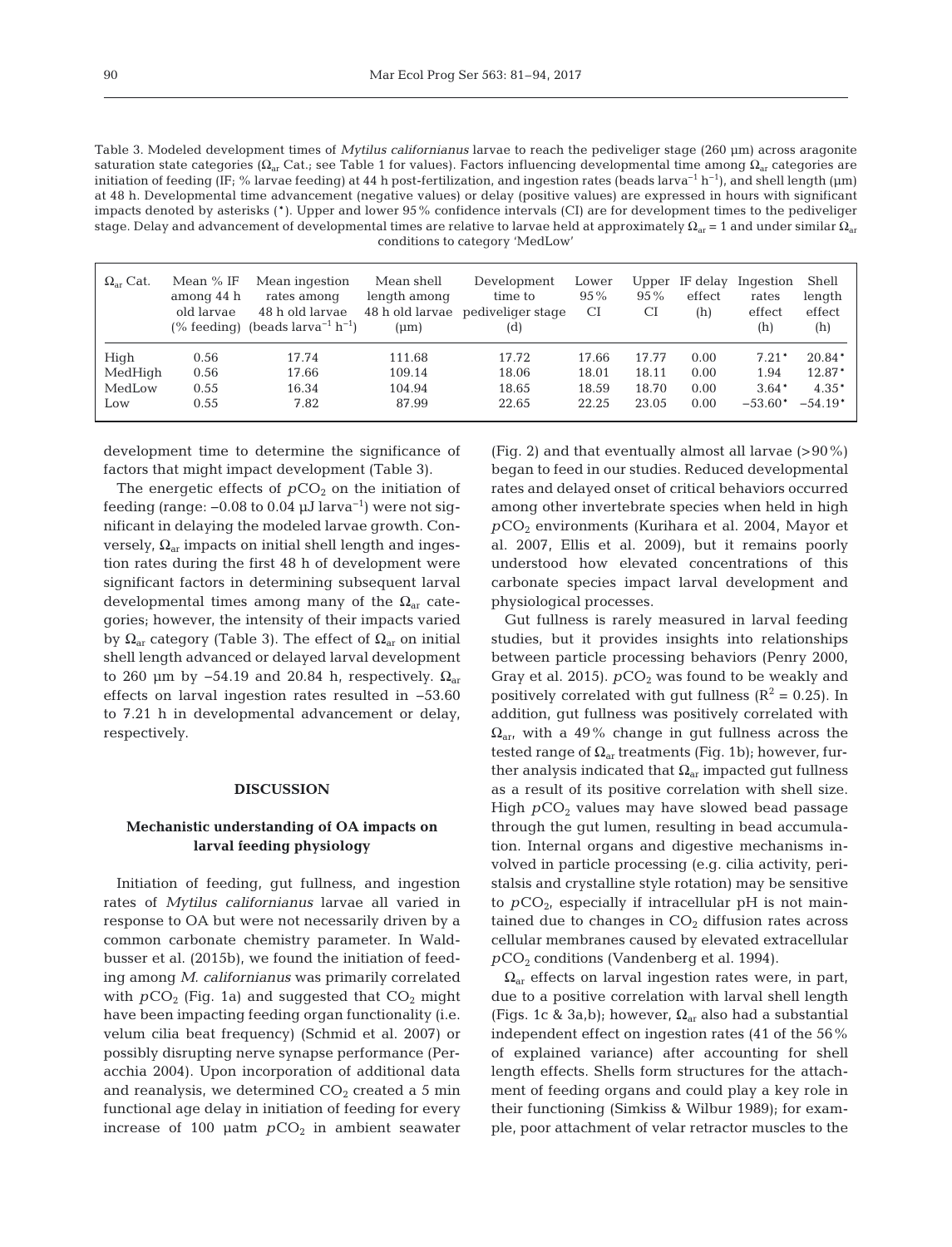interior of the larval shell may affect velar movement and particle processing efficiencies. Additionally, shell abnormalities, which were more evident under low  $\Omega_{\rm ar}$  conditions (Waldbusser et al. 2015b), may affect hinge structure and shell movements associated with velar swimming and feeding (Talmage & Gobler 2010). Several studies have indicated the importance of food supply in meeting increased energetic de mands of calcification under OA conditions (Melzner et al. 2011, Pansch et al. 2014, Ramajo et al. 2016). Reductions in larval ingestion rates due to the effects of low  $\Omega_{\text{ar}}$  conditions will have a negative effect on rates of energy acquisition and reduce the capacity of larvae to meet increased energetic demands due to OA conditions.

## **Modeled effects of carbonate chemistry parameters on larval energy budgets and growth**

Energetically, the impacts of delays in initiation of feeding were minor (range:  $-0.08$  to 0.04  $\mu$ J larva<sup>-1</sup>) and orders of magnitude lower than those of other im pacted energy budget components estimated in this study (see Table S3 in the Supplement a[t www.](http://www.int-res.com/articles/suppl/m563p081_supp.pdf) int-res.com/articles/suppl/m563p081\_supp.pdf). Additionally, when this delay was incorporated into larval growth models, it was found to have a negligible effect on subsequent growth (Table 3), suggesting that not all measured OA physiological impacts on larvae have significant long-term effects on animal fitness.

Estimates of larval energy content based on shell length (i.e.  $E_{SL}$ ) varied significantly among experimental treatments (range:  $304$  to  $708 \mu J$  larva<sup>-1</sup>) and provided a coarse measure of the energetic impact of OA on development from the fertilized egg to the shelled stage. Across  $\Omega_{\rm ar}$  treatments, larvae from  $\Omega_{\rm ar}$ < 1 treatments had half the estimated energy content of larvae in  $\Omega_{\text{ar}} \geq 1$  treatments (Fig. 4a). Accounting for metabolic energy gains and losses  $(E_T)$  from ingestion and respiration (measured in Waldbusser et al. 2015b) accentuated these differences in larval energy content (Fig. 4a).

SfG across the range of  $\Omega_{\text{ar}}$  was estimated from differences between energy gains and losses (i.e. ingestion–respiration). Differences in SfG estimates were largely driven by varying ingestion rates across  $\Omega_{\text{ar}}$ treatments. SfG values indicated that larvae in  $\Omega_{ar} \geq 1$ seawater treatments would have acquired energy (i.e. 74 to 82 μJ in 4 h) while larvae from  $\Omega_{\text{ar}}$  < 1 seawater treatments, which had much lower ingestion rates, acquired less energy (SfG range: −6.72 to 42 μJ; Fig. 4b & Table S3). The negative SfG value for Low  $\Omega_{\text{ar}}$  / MedLow larvae was due to their greater respiration rates (measured in Waldbusser et al. 2015b) in combination with low ingestion rates, indicating these larvae were still likely be reliant on maternal energy stores to fuel metabolism. To put our SfG values into a development context, Waldbusser et al. (2013) estimated an energetic cost of ~24 μJ for *Crassostrea gigas* larvae to synthesize their first layer of shell. SfG values in combination with  $\Omega_{ar}$ -dependent size data from Waldbusser et al. (2015b) agrees well with other observations that larvae held in  $\Omega_{\text{ar}}$  < 1 conditions must allocate more energy towards other developmental processes at the expense of shell growth and/ or are less efficient at growing shell due to the energetic constraints of shell synthesis (Kurihara 2008, Gaylord et al. 2011, Waldbusser et al. 2013).

We were able to model larval development over time by utilizing established allometric relationships between *Mytilus* larval shell length, energy content, and ingestion rates. We estimated the average time for larvae, initially exposed to  $\Omega_{ar} \geq 1$  conditions for 48 h, to reach the pediveliger stage (260 μm) to be ap proximately 18 d post-fertilization i.e. within the reported range of 9 to 35 d for the larval stage of *M. californianus* (Bayne et al. 1976, Strathmann 1987, Seed & Suchanek 1992, Gaylord et al. 2011). After accounting for the physiological impacts of OA on *M. californianus* during the first 48 h of larval development, we estimated that larvae from  $\Omega_{\rm ar}$  < 1 treatments would subsequently incur a developmental delay of 4.9 d in reaching the pediveliger stage, compared with larvae initially exposed to supersaturated conditions ( $\Omega_{\rm ar} \gg 1$ ; Fig. 5) i.e. a 27% increase in the duration of the larval stage.

Larval developmental delays due to OA stress have been reported previously for bivalves (Kurihara et al. 2007, Talmage & Gobler 2009, Gazeau et al. 2010, Gaylord et al. 2011, Timmins-Schiffman et al. 2013), urchins (Dupont & Thorndyke 2008, Stumpp et al. 2011), krill (Kawaguchi et al. 2013), crabs (Walther et al. 2010), and other taxa. Delays in metamorphosis may have significant ecological implications. A prolonged planktonic stage may reduce survival as it increases exposure time to predators (Rumrill 1990) and other stresses such as ultraviolet radiation (Peachey 2005). Greater time spent in the pelagic zone also increases the potential for larval advection away from favorable habitats (Strathmann 1985). Furthermore, delaying the arrival time of pediveliger larvae may put *M. californianus* at a competitive disadvantage compared with earlier settling species, if available settlement substrate is limiting (Kennedy 1996).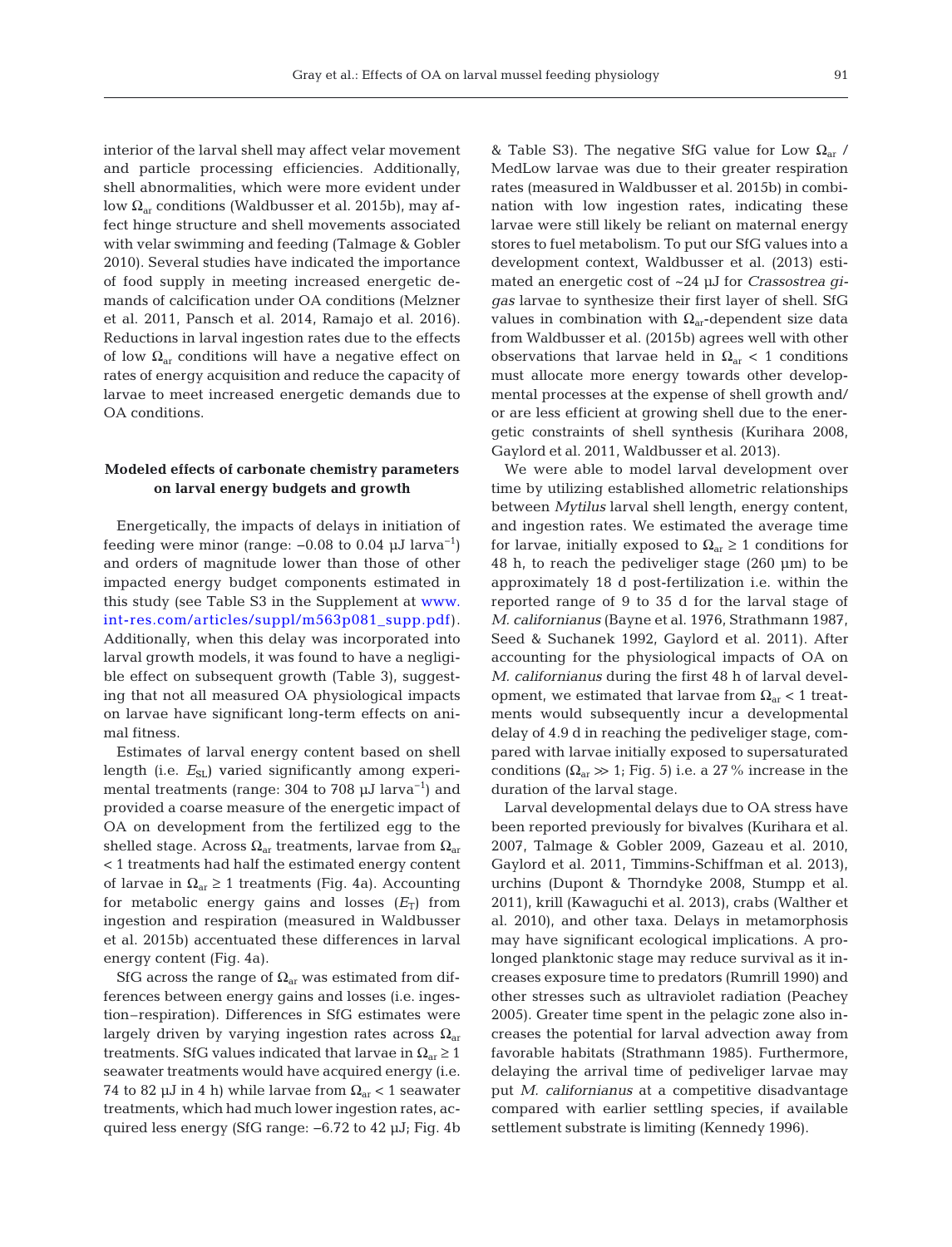There are several assumptions and limitations in our approach in estimating  $E_{SL}$ , SfG,  $E_T$ , and development of larvae by our model. First, we estimated larval energy content at 44 h (i.e.  $E_{SL}$ ) based on the relationship between ash free dry tissue weight (AFDW) and larval shell length reported by Sprung (1984a). This relationship did not account for possible differences in the ratios of shell size and tissue weights that can occur in *M. californianus* larvae under OA stress (Gaylord et al. 2011). Second, the model did not account for possible differences in growth efficiencies of larvae in OA treatments that have been observed with *M. californianus* larvae (Gaylord et al. 2011). For instance, we assumed similar digestive and assimilation efficiencies across treatments; however, other investigators have found that digestive efficiencies and digestive rates of larval urchins are impacted by OA (Stumpp et al. 2013). Third, we did not allow for any compensatory growth of OAimpacted modeled larvae, yet we acknowledge this may be important in the recovery of nutritionallystressed bivalve larvae and other marine invertebrates (Moran & Manahan 2004, Yan et al. 2009). Given these assumptions and uncertainties surrounding our model, further studies should be conducted to directly measure OA impacts on larval physiological and energetic processes that could affect development.

In summary, OA impacts on the feeding physiology of bivalve larvae may limit their ability to efficiently acquire energy. This finding is supported by studies that have shown that OA can affect various feeding physiological and metabolic processes, including particle selection (Vargas et al. 2013), ingestion (Vargas et al. 2015), gut fullness (this study), digestion (Stumpp et al. 2013), and SfG (Stumpp et al. 2011) in marine invertebrate larvae. We identified  $pCO<sub>2</sub>$  and  $\Omega_{\rm ar}$  as 2 carbonate chemistry parameters that affected larval feeding responses. Our model suggested that acute OA impacts on larval development and feeding physiology during the first 48 h of development could delay subsequent growth to the pediveliger stage.

*Acknowledgements*. The authors thank Thaddaeus Buser for helping count beads and Javan Bailey and Greg Hutchinson of the Molluscan Broodstock Program, Oregon State University, for supplying technical and infrastructural support during studies. Execution of experiments was aided by Greg Hutchinson, Iria Gimenez, Cale Miller, Elizabeth Brunner, and Becky Mabardy. Project funding was primarily provided by National Science Foundation Grant OCE CRI-OA #1041267 awarded to G.G.W., B.H., and C.J.L. Additional support to M.W.G. was provided by the Oregon Society of Conchologists and the Markham Scholarship Fund,

Hatfield Marine Science Center. Data from this study are available on the website of the National Science Foundation website, Biological and Chemical Ocean Oceanography Data Management Office (BCO-DMO) (OA Feeding physiology: http://www. bco-dmo.org/dataset/662154; OA Modeled Growth: http://www.bco-dmo.org/dataset/662188) Support to M.W.G. was also provided by National Science Foundation award #11A-1355457 to Maine EPSCoR at the University of Maine.

#### LITERATURE CITED

- Akaike H (1973) Information theory and an extension of the maximum likelihood principle. In: Petrov BN, Csaki F (eds) Proc 2nd Int Symp Information Theory, Tsahkadsor, Armenia. Akademiai Kiado, Budapest, p 267−281
- [Armengol X, Boronat L, Camacho A, Wurtsbaugh WA](https://doi.org/10.1023/A%3A1017591004514) (2001) Grazing by a dominant rotifer *Conochilus unicornis* Rousselet in a mountain lake: *in situ* measurements with synthetic micro-spheres. Hydrobiologia 446-447: 107−114
- $\blacktriangleright$  [Baldwin BS, Newell RIE \(1995\) Relative importance of differ](https://doi.org/10.3354/meps120135)ent size food particles in the natural diet of oyster larvae *Crassostrea virginica*. Mar Ecol Prog Ser 120: 135−145
- [Barton A, Hales B, Waldbusser GG, Langdon C, Feely RA](https://doi.org/10.4319/lo.2012.57.3.0698) (2012) The Pacific oyster, *Crassostrea gigas*, shows negative correlation to naturally elevated carbon dioxide levels: implications for near-term ocean acidification effects. Limnol Oceanogr 57:698-710
	- Bayne B (1983) Physiological ecology of marine molluscan larvae. In: Wilbur KM (ed) The Mollusca. Academic Press, New York, NY, p 299−343
- [Bayne BL, Bayne CJ, Carefoot TC, Thompson RJ \(1976\) The](https://doi.org/10.1007/BF00344793) physiological ecology of *Mytilus californianus* Conrad. 1. Metabolism and energy balance. Oecologia 22:211−228
- [Coon SL, Fitt WK, Bonar DB \(1990\) Competence and delay](https://doi.org/10.1007/BF01344316) of metamorphosis in the Pacific oyster *Crassostrea gigas*. Mar Biol 106:379-387
	- Crisp DJ (1971) Energy flow measurements. In: Holme NA, McIntyre AD (eds) Methods for the study of marine benthos. Blackwell, Oxford, p 197−279
- [Dadd RH \(1971\) Effects of size and concentration of particles](https://doi.org/10.1093/aesa/64.3.687) on rates of ingestion of latex particulates by mosquito larvae. Ann Entomol Soc Am 64:687–692
- [DeMott WR \(1988\) Discrimination between algae and ar](https://doi.org/10.4319/lo.1988.33.3.0397)  tificial particles by freshwater and marine copepods. Limnol Oceanogr 33:397–408
- [Dickson AG \(1990\) Standard potential of the reaction:](https://doi.org/10.1016/0021-9614(90)90074-Z)   $AgCl(s) + \frac{1}{2}H_2(g) = Ag(s) + HCl(aq)$ , and the standard acidity constant of the ion HSO− <sup>4</sup> in synthetic seawater from 273.15 to 318.15 K. J Chem Thermodyn 22: 113−127
- [Doney SC, Fabry VJ, Feely RA, Kleypas JA \(2009\) Ocean](http://www.ncbi.nlm.nih.gov/entrez/query.fcgi?cmd=Retrieve&db=PubMed&list_uids=21141034&dopt=Abstract) acidification: the other  $CO<sub>2</sub>$  problem. Annu Rev Mar Sci 1: 169−192
	- Dupont S, Thorndyke MC (2008) Ocean acidification and its impact on the early life-history stages of marine animals. In: Briand F (ed) CIESM workshop monographs: impacts of acidification on biological, chemical and physical systems in the Mediterranean and Black Seas. CIESM, Monaco, p 89−97
- [Ellis RP, Bersey J, Rundle SD, Hall-Spencer JM, Spicer JI](https://doi.org/10.3354/ab00118) (2009) Subtle but significant effects of  $CO<sub>2</sub>$  acidified seawater on embryos of the intertidal snail, *Littorina obtusata*. Aquat Biol 5: 41−48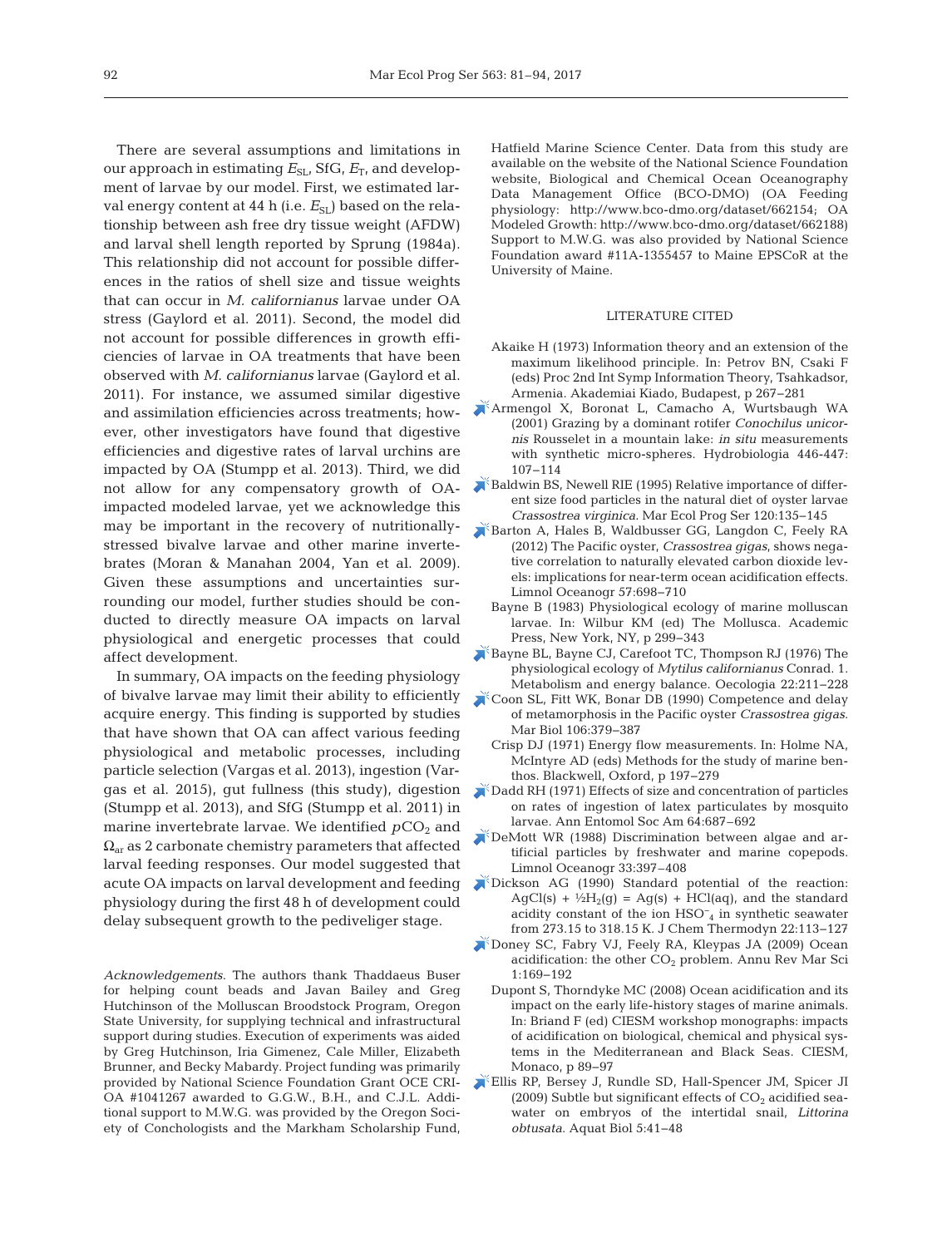- [Espinosa EP, Perrigault M, Ward JE, Shumway SE, Allam B](https://doi.org/10.1086/BBLv217n2p130) (2009) Lectins associated with the feeding organs of the oyster *Crassostrea virginica* can mediate particle selection. Biol Bull (Woods Hole) 217: 130−141
- [Feely RA, Sabine CL, Hernandez-Ayon JM, Ianson D, Hales](https://doi.org/10.1126/science.1155676) B (2008) Evidence for upwelling of corrosive 'acidified' water onto the continental shelf. Science 320:1490−1492
- [Gaylord B, Hill TM, Sanford E, Lenz EA and others \(2011\)](https://doi.org/10.1242/jeb.055939) Functional impacts of ocean acidification in an ecologically critical foundation species. J Exp Biol 214: 2586−2594
- [Gazeau F, Gattuso JP, Dawber C, Pronker AE and others](https://doi.org/10.5194/bg-7-2051-2010) (2010) Effect of ocean acidification on the early life stages of the blue mussel (*Mytilus edulis*). Biogeosciences Discuss 7: 2051−2060
- [Gray MW, Kramer S, Langdon C \(2015\) Particle processing](https://doi.org/10.1007/s00227-015-2746-1) and gut kinematics of planktotrophic bivalve larvae. Mar Biol 162:2187-2201
- [Hart MW \(1991\) Particle captures and the method of suspen](https://doi.org/10.2307/1542425)sion feeding by echinoderm larvae. Biol Bull 180:12–27
- [Kawaguchi S, Ishida A, King R, Raymond B and others \(2013\)](https://doi.org/10.1038/nclimate1937) Risk maps for Antarctic krill under projected Southern Ocean acidification. Nat Clim Change 3: 843−847
	- Kennedy VS (1996) Biology of larvae and spat. In: Kennedy VS, Newell RIE, Eble AF (eds) The eastern oyster *Crasso strea virginica*. Maryland Sea Grant College Publication, College Park, MD, p 371−421
- Kurihara H (2008) Effects of  $CO<sub>2</sub>$ -driven ocean acidification on the early developmental stages of invertebrates. Mar Ecol Prog Ser 373: 275−284
- [Kurihara H, Shimode S, Shirayama Y \(2004\) Sub-lethal ef](https://doi.org/10.1007/s10872-004-5766-x)  fects of elevated concentration of  $CO<sub>2</sub>$  on planktonic copepods and sea urchins. J Oceanogr 60:743-750
- [Kurihara H, Kato S, Ishimatsu A \(2007\) Effects of increased](https://doi.org/10.3354/ab00009) seawater  $pCO<sub>2</sub>$  on early development of the oyster *Crassostrea gigas.* Aquat Biol 1: 91−98
- [Kurihara H, Asai T, Kato S, Ishimatsu A \(2008\) Effects of ele](https://doi.org/10.3354/ab00109)vated pCO<sub>2</sub> on early development in the mussel *Mytilus galloprovincialis.* Aquat Biol 4: 225−233
- Mayor DJ, Matthews C, Cook K, Zuur AF, Hay S (2007) CO<sub>2</sub>induced acidification affects hatching success in *Calanus finmarchicus.* Mar Ecol Prog Ser 350:91-97
- [Melzner F, Stange P, Trübenbach K, Thomsen J and others](https://doi.org/10.1371/journal.pone.0024223) (2011) Food supply and seawater  $pCO<sub>2</sub>$  impact calcification and internal shell dissolution in the blue mussel *Mytilus edulis.* PLOS ONE 6:e24223
- [Milke LM, Ward JE \(2003\) Influence of diet on pre-ingestive](https://doi.org/10.1016/S0022-0981(03)00217-X) particle processing in bivalves: II. Residence time in the pallial cavity and handling time on the labial palps. J Exp Mar Biol Ecol 293: 151−172
- [Millero FJ \(1995\) Thermodynamics of the carbon dioxide](https://doi.org/10.1016/0016-7037(94)00354-O) system in the oceans. Geochim Cosmochim Acta 59: 661−677
- [Millero FJ \(2010\) Carbonate constants for estuarine waters.](https://doi.org/10.1071/MF09254) Mar Freshw Res 61:139–142
- [Moran AL, Manahan DT \(2004\) Physiological recovery from](https://doi.org/10.1016/j.jembe.2003.12.021) prolonged 'starvation' in larvae of the Pacific oyster *Crassostrea gigas*. J Exp Mar Biol Ecol 306: 17−36
- Pace ML, Bailiff MD (1987) Evaluation of a fluorescent microsphere technique for measuring grazing rates of phagotrophic microorganisms. Mar Ecol Prog Ser 40:185–193
- [Pan TCF, Applebaum SL, Manahan DT \(2015\) Experimental](https://doi.org/10.1073/pnas.1416967112) ocean acidification alters the allocation of metabolic energy. Proc Natl Acad Sci USA 112:4696-4701
- [Pansch C, Schaub I, Havenhand J, Wahl M \(2014\) Habitat](https://doi.org/10.1111/gcb.12478)

traits and food availability determine the response of marine invertebrates to ocean acidification. Glob Change Biol 20: 765−777

- $\blacktriangleright$  [Peachey RBJ \(2005\) The synergism between hydrocarbon](https://doi.org/10.1016/j.jembe.2004.09.009) pollutants and UV radiation: a potential link between coastal pollution and larval mortality. J Exp Mar Biol Ecol 315: 103−114
- [Pechenik JA, Hammer K, Weise C \(1996\) The effect of starva](https://doi.org/10.1016/0022-0981(96)00010-X)tion on acquisition of competence and post-metamorphic performance in the marine prosobranch gastropod *Crepi dula fornicata* (L.). J Exp Mar Biol Ecol 199:137-152
- [Penry DL \(2000\) Digestive kinematics of suspension-feeding](https://doi.org/10.3354/meps197181) bivalves:modeling and measuring particle-processing in the gut of *Potamocorbula amurensis.* Mar Ecol Prog Ser 197: 181−192
- [Peracchia C \(2004\) Chemical gating of gap junction chan](https://doi.org/10.1016/j.bbamem.2003.10.020)nels: roles of calcium, pH and calmodulin. Biochim Biophys Acta BBA Biomembr 1662: 61−80
- [Ramajo L, Pérez-León E, Hendriks IE, Marbà N and others](https://doi.org/10.1038/srep19374) (2016) Food supply confers calcifiers resistance to ocean acidification. Sci Rep 6: 19374
- Rumrill SS (1990) Natural mortality of marine invertebrate larvae. Ophelia 32: 163−198
- [Schmid A, Sutto Z, Nlend MC, Horvath G and others \(2007\)](https://doi.org/10.1085/jgp.200709784) Soluble adenylyl cyclase is localized to cilia and contributes to ciliary beat frequency regulation via production of cAMP. J Gen Physiol 130:99-109
	- Seed R, Suchanek TH (1992) Population and community ecology of *Mytilus*. In:Gosling E (ed) The mussel *Mytilus*: ecology, physiology, genetics and culture. Elsevier Science Publishers, Amsterdam, p 87−169
	- Simkiss K, Wilbur KM (1989) Biomineralization: cell biology and mineral deposition. Academic Press, San Diego, CA
- [Solow AR, Gallager SM \(1990\) Analysis of capture efficiency](https://doi.org/10.1007/BF01319834) in suspension feeding: application of nonparametric binary regression. Mar Biol 107:341–344
	- Sprung M (1982) Untersuchungen zum Energiebudget der Larven der Miesmuschel, *Mytilus edulis*. PhD thesis, University of Kiel
- [Sprung M \(1984a\) Physiological energetics of mussel larvae](https://doi.org/10.3354/meps017283) (*Mytilus edulis*). I. Shell growth and biomass. Mar Ecol Prog Ser 17:283-293
- [Sprung M \(1984b\) Physiological energetics of mussel larvae](https://doi.org/10.3354/meps017295) (*Mytilus edulis*). II. Food uptake. Mar Ecol Prog Ser 17: 295−305
- [Sprung M \(1984c\) Physiological energetics of mussel larvae](https://doi.org/10.3354/meps018171) (*Mytilus edulis*). III. Respiration. Mar Ecol Prog Ser 18: 171−178
- [Strathmann RR \(1985\) Feeding and nonfeeding larval devel](https://doi.org/10.1146/annurev.es.16.110185.002011)opment and life-history evolution in marine invertebrates. Annu Rev Ecol Syst 16: 339−361
	- Strathmann MF (1987) Reproduction and development of marine invertebrates of the northern Pacific coast: data and methods for the study of eggs, embryos, and larvae. University of Washington Press, Seattle, WA
- [Stumpp M, Wren J, Melzner F, Thorndyke MC, Dupont ST](https://doi.org/10.1016/j.cbpa.2011.06.022)  $(2011)$  CO<sub>2</sub> induced seawater acidification impacts sea urchin larval development I: Elevated metabolic rates decrease scope for growth and induce developmental delay. Comp Biochem Physiol A Mol Integr Physiol 160: 331−340
- [Stumpp M, Hu M, Casties I, Saborowski R, Bleich M,](https://doi.org/10.1038/nclimate2028) Melzner F, Dupont S (2013) Digestion in sea urchin larvae impaired under ocean acidification. Nat Clim Change 3: 1044−1049